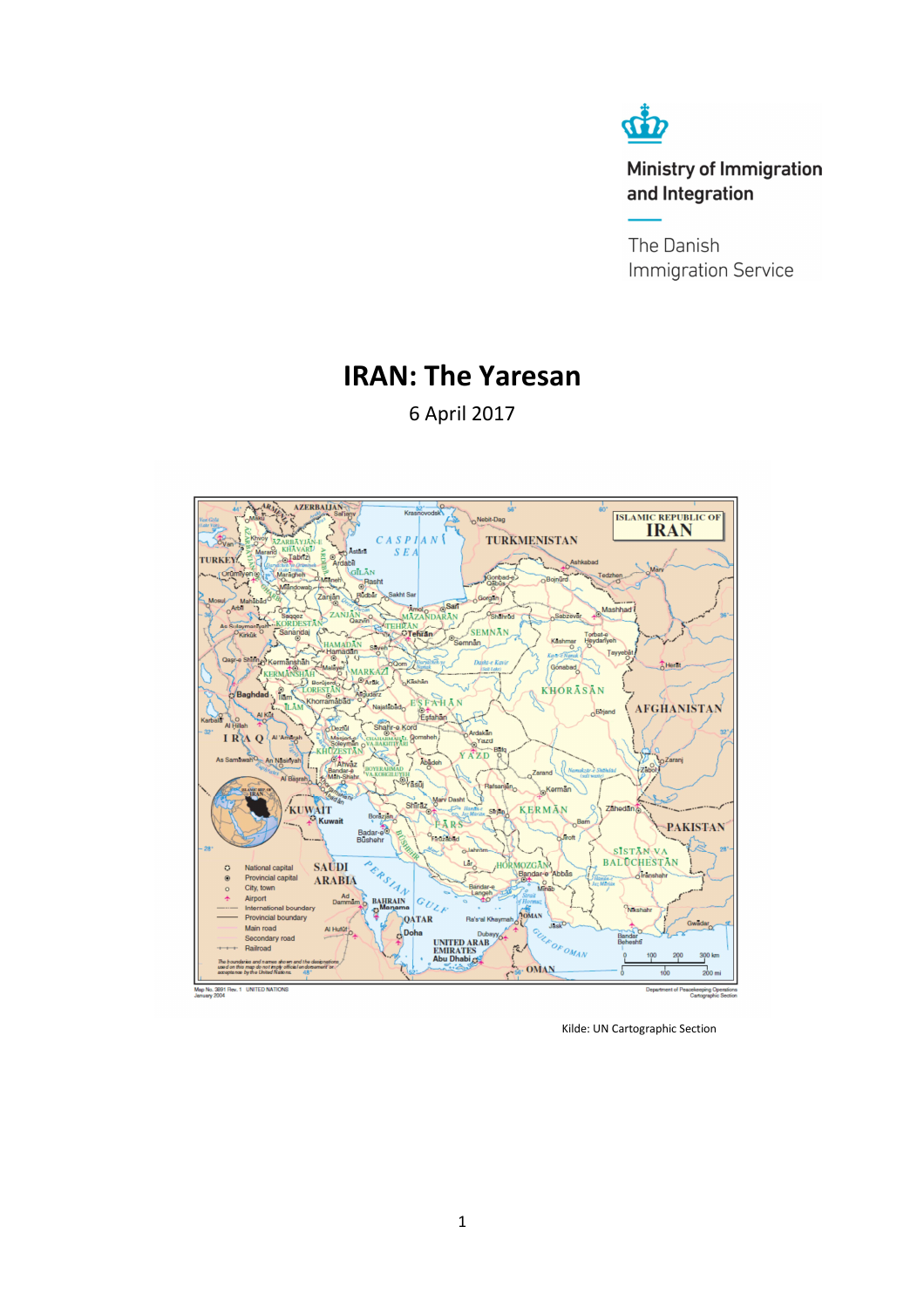# **Contents**

| 1.   |                                                                                                         |  |
|------|---------------------------------------------------------------------------------------------------------|--|
| 1.1. |                                                                                                         |  |
| 1.2. |                                                                                                         |  |
| 2.   |                                                                                                         |  |
| 2.1. |                                                                                                         |  |
| 2.2. |                                                                                                         |  |
| 3.   |                                                                                                         |  |
| 3.1. |                                                                                                         |  |
| 3.2. |                                                                                                         |  |
| 4.   |                                                                                                         |  |
| 5.   |                                                                                                         |  |
|      |                                                                                                         |  |
|      |                                                                                                         |  |
|      |                                                                                                         |  |
|      |                                                                                                         |  |
|      | Professor Dr. Philip G. Kreyenbroek, Iranian Studies Georg-August University of Göttingen, February 23, |  |
|      |                                                                                                         |  |
|      |                                                                                                         |  |
|      |                                                                                                         |  |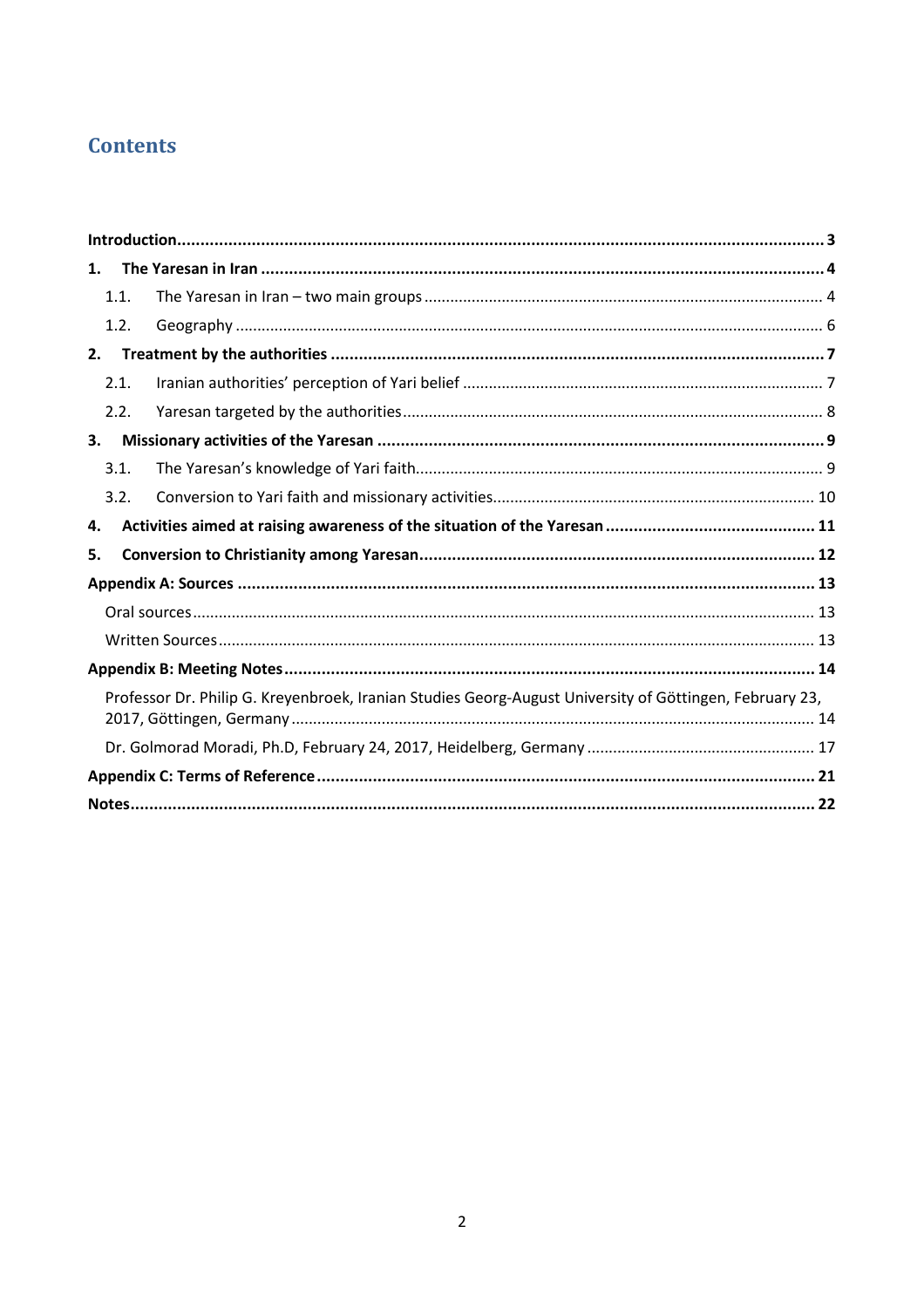## **Introduction**

The following report is a compilation of information regarding the Yaresan living in the Islamic Republic of Iran. The information presented is based primarily on interviews with two academic sources based in Germany. Additionally, carefully selected academic publications are included mainly for the purpose of providing general background information regarding the Yaresan in Iran. A list of the sources is included as Appendix A.

The report aims to address issues regarding the Yaresan that have been recurring in cases regarding Iranian asylum-seekers in Denmark. More specifically, the report focuses on the Iranian authorities' perception of Yari faith, prevalence of missionary activities among the Yaresan as well as activities aimed at awarenessraising about the situation of the Yaresan in Iran and the Iranian authorities' targeting of Yaresan and finally, prevalence of conversion to Christianity among the Yaresan in Iran. The terms of reference for this report are included as Appendix C.

Interviews with the two sources based in Germany, which comprise academics well-informed on the current situation of the Yaresan in Iran, took place in Göttingen and Heidelberg between February 23and 24, 2017. They were informed about the purpose of the interviews and the fact that their statements would be included in a report to be made publicly available. The notes from the meetings were forwarded to the interlocutors for their approval and amendment, allowing the opportunity to offer corrections or comment their statements. Both notes have been validated by the sources, and the approved statements are found in their full extent in Appendix B. The two sources consulted are briefly presented in Appendix A.

Please note that while information from written sources is referenced with footnotes, the information provided by the oral sources is presented directly in the report itself.

This report is not and does not purport to be a comprehensive or detailed study of issues regarding the situation of the Yaresan in Iran. Neither is the report conclusive as to the merit of any particular claim to refugee status or asylum. Finally, the report does not include any policy recommendations or analysis.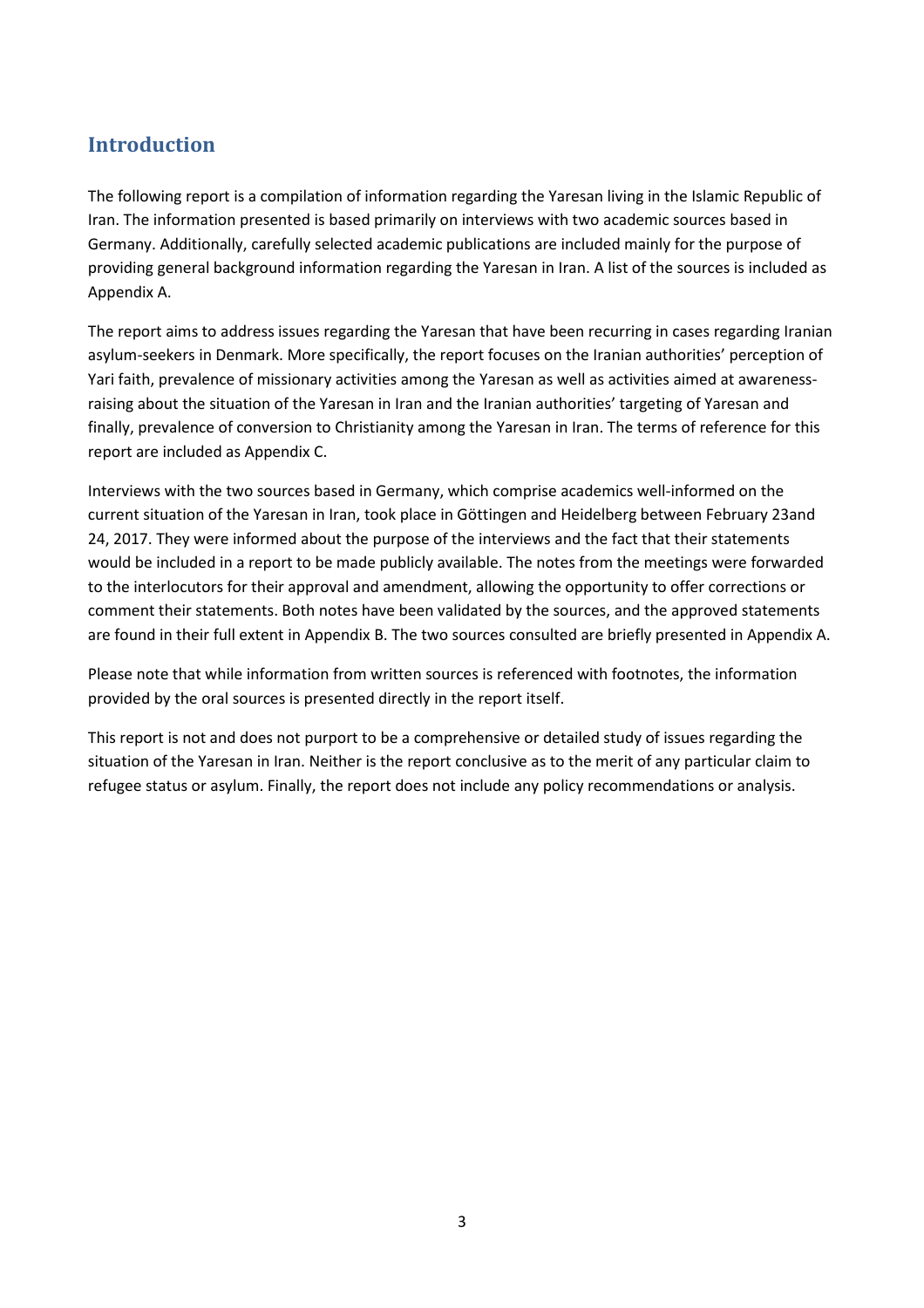# **1. The Yaresan in Iran**

Followers of Yari faith, the Yaresan, in Iran are most commonly known as the 'Ahl-e Haqq' in Iran.<sup>1</sup> The group often call themselves a '*tayefe*' (meaning tribe or group) or '*Yaresan*'.<sup>2</sup> Other appellations employed for followers of Yari faith are '*Aliullahi'* or '*Ali-Ilahi'* (one who believes that Ali is God).<sup>3</sup> In the report at hand, the appellation Yaresan is employed throughout for followers of the Yari faith.<sup>4</sup>

Yari faith has its roots in the Kurdish area of Iran, and its traditions, beliefs and myths have retained ancient Iranian elements. The Yaresan are not unified in their beliefs, and different branches exist in the Yaresan tradition. One cardinal difference within the Yaresan communities is the question of association and nearness to Islam of their Yari faith.<sup>5</sup>

### **1.1. The Yaresan in Iran – two main groups**

According to Dr. Philip Kreyenbroek and Dr. Gomorad Moradi, the Yaresan of Iran are divided into two main groups which differ both in their religious outlook and their relationship with the Iranian authorities. These two groups are labelled by these sources as 'modernist'/'reformed' and 'traditionalist" branches of Yaresen. Whilst the 'modernist' branch, who are mainly city-centered well-educated Yaresan, consider their faith as a version of Shia Islam, the 'traditionalist' Yaresan who are mostly from the country-side of Kermanshah province perceive Yari faith as a non-muslim religion.

Dr. Philip Kreyenbroek, Professor and Director of Iranian Studies Georg-August University of Göttingen, explained that the Yaresan in Iran were divided into two distinct groups: 'modernist'<sup>6</sup> and 'traditionalist'.

Aaccording to Dr. Philip Kreyenbroek, historically, a rift emerged among the Yaresan with the teachings put forward by Hajj Ne'matollah Jayhunabadi (1871-1920) in the late 1800's. These teachings broke with the Yaresan communities' beliefs and traditions within Yari faith and had lasting consequences for the Yaresan. The source explained that Jayhunabadi was not of a so-called Sayyed family, that is a family of a religious leader, and therefore not in a position to transmit religious knowledge, according to Yari tradition. In his teachings, Jayhunabadi in many ways asserted that the Yaresan were Muslims and reconciled Yari faith with Shi'ism. A large number of people became his followers both in Sahneh of Kermanshah, a traditional Yaresan area where Jayhunabadi came from, and outside of Sahneh, particularly in city centers. With his teachings, a 'modernist' branch of Yari religion was established which also took in outsiders of non-Yaresani origin, among whom many were intellectuals. Jayhunabadi's teachings were furthered by his son Nur Ali Elahi (1895-1974) and Elahi's own son Bahram Elahi (1931-). Followers of this 'modernist' version come mainly from an educated class both in Iran and in the West, particularly in France where Paris has become a center of their activities.

The 'traditionalist' Yaresan, who are concentrated in the Guran area of Kermanshah in Iran, on the other hand, reject the idea that Yari faith can be considered a version of Shia Islam. This group has always been closed to outsiders, and still remains closed today, according to Dr. Philip Kreyenbroek.

The claim made by the 'modernists' that the Yaresan are Muslims, i.e. a Shiite community, has among other things been key to tensions between the 'traditionalist' Yaresan communities and this reformed branch. Disputes remain between the two branches as to which version of Yari faith is the 'right' one.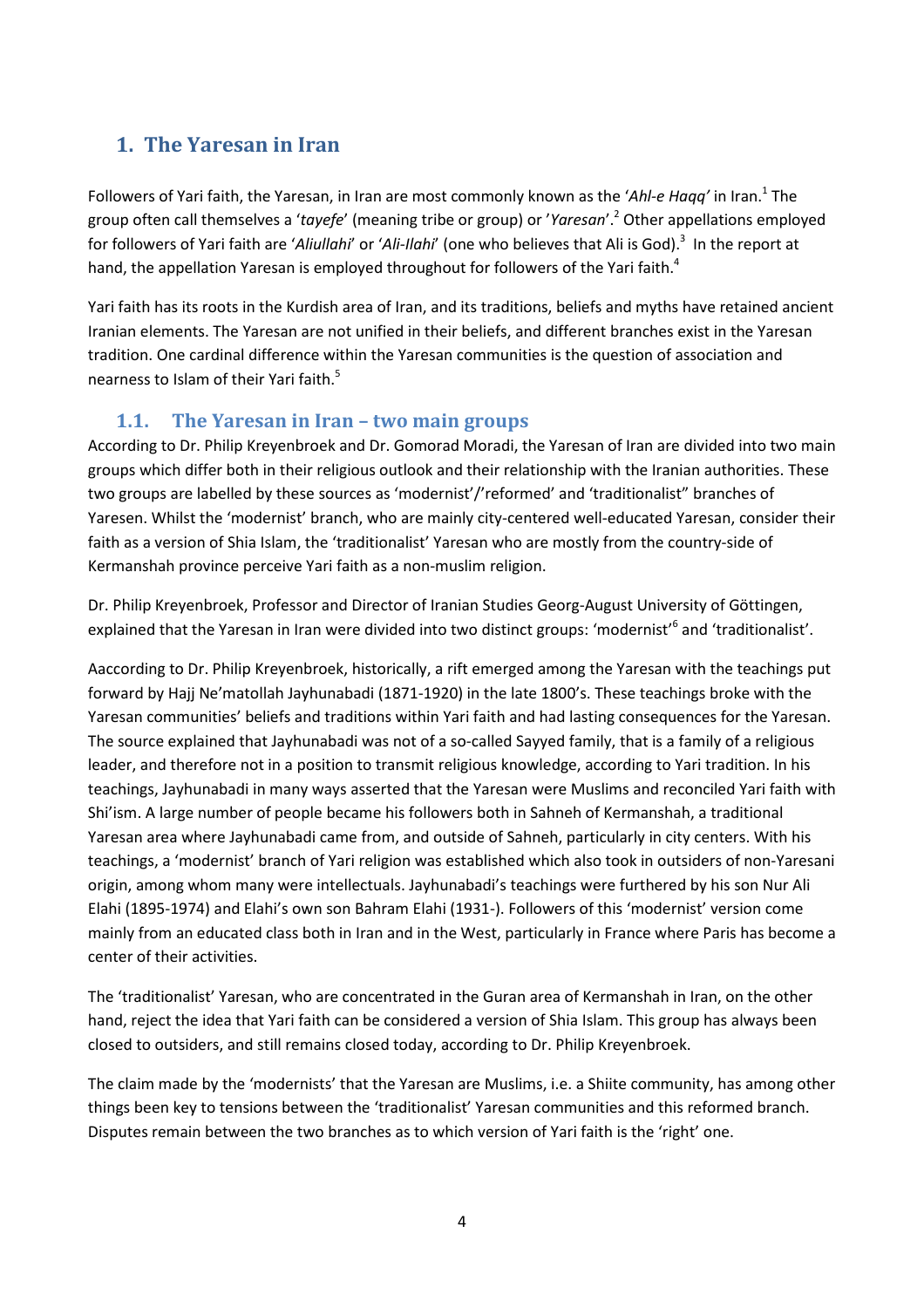Dr. Golmorad Moradi confirmed that the Yaresan can be divided into two groups: one which is 'traditionalist' and one that follows a more reformed branch of Yari faith, i.e. those that are followers of Bahram Elahi. This last group concerns the branch which has attempted to adapt to Shiism. Bahram Elahi, son of Nur-Ali Elahi and grandson of Nematollah Jayhunabadi, is now living in Paris and the official stance from this group is that it does not wish to be politicized. The source explained that Nur-Ali Elahi himself had been a judge at the courts of law in Khorramabad and in Larestan in Iran, therefore an official of the Iranian government apparatus.

The perception of distinct groups within the Yaresan is supported by publications from other scholars who have conducted research on the subject of Yari faith. Ziba Mir-Hosseini states in her earlier research on the subject (1994):

> *"One sub-sect consists of rural and tribal people, mostly of Kurdish background, who were born into Ahl-i Haqq. They have long been regarded as heretics by their Sh'ite and Sunnite neighbours and, for this reason, have remained secretive about their beliefs and practices. Their number is estimated to be as many as one million, mostly living in southern parts of Iranian and Iraqi Kurdistan as well as in Iranian Luristan and Azarbaijan.*<sup>7</sup>

*The other sub-sect is quite different. It consists of educated and urban Iranians who were attracted to Ahl-i Haqq in the late 1960s. This was when one of its spiritual leaders, 'All IlahT, published an account of the sect's doctrines and rites, reformulated by his reforming father, Haj Ni'mat. To this sub-sect, unlike the first, the special appeal of Ahl-i Haqq is more mystical, less practical. The number of new converts who do not have Kurdish origins is growing both inside and outside Iran. Iranians living in exile after the revolution seem to be particularly attracted to the sect: in Paris, and to a lesser degree in London, Rome and New York, they form groups who meet regularly to celebrate Ahl-i Haqq rituals".*<sup>8</sup>

Mehrdad R. Izady, author of *The Kurds: A Concise Handbook* (1992) similarly explains in his chapter regarding the Yari faith that the faith is divided in 'two or three, very unequal sects', one which is traditionalist.<sup>9</sup> These 'sects' are categorized as follows in his book:

> *"1) The Ahl-i Haq have been increasingly identified with mainstream Shi'ite Islam, yet follow for their religious instruction the mystic order led by Nurali Ilahi (himself a minor avatar, d. 1974) and his father Ni'matullah Jayhunabadi. Nurali Ilahi is the author of the venerated book Burhan which serves as the religious manual for the Ahl-i Haq*.

…

2) Th*e Tayifasan have only recently begun to associate with the pragmatic approach and teachings of Nurali vis-à-vis Islam. However, they are not as enthusiastic about an open association with Shi'ism as Ahl-i Haq. Nurali claims the Tayifasan to be his followers, not very different form the Ahl-i Haq. These two groups are the most urban and urbane of the Yarsan sects, and show the most influence from modern Iranian society. Their small branch in Iraq follows their lead.*<sup>10</sup>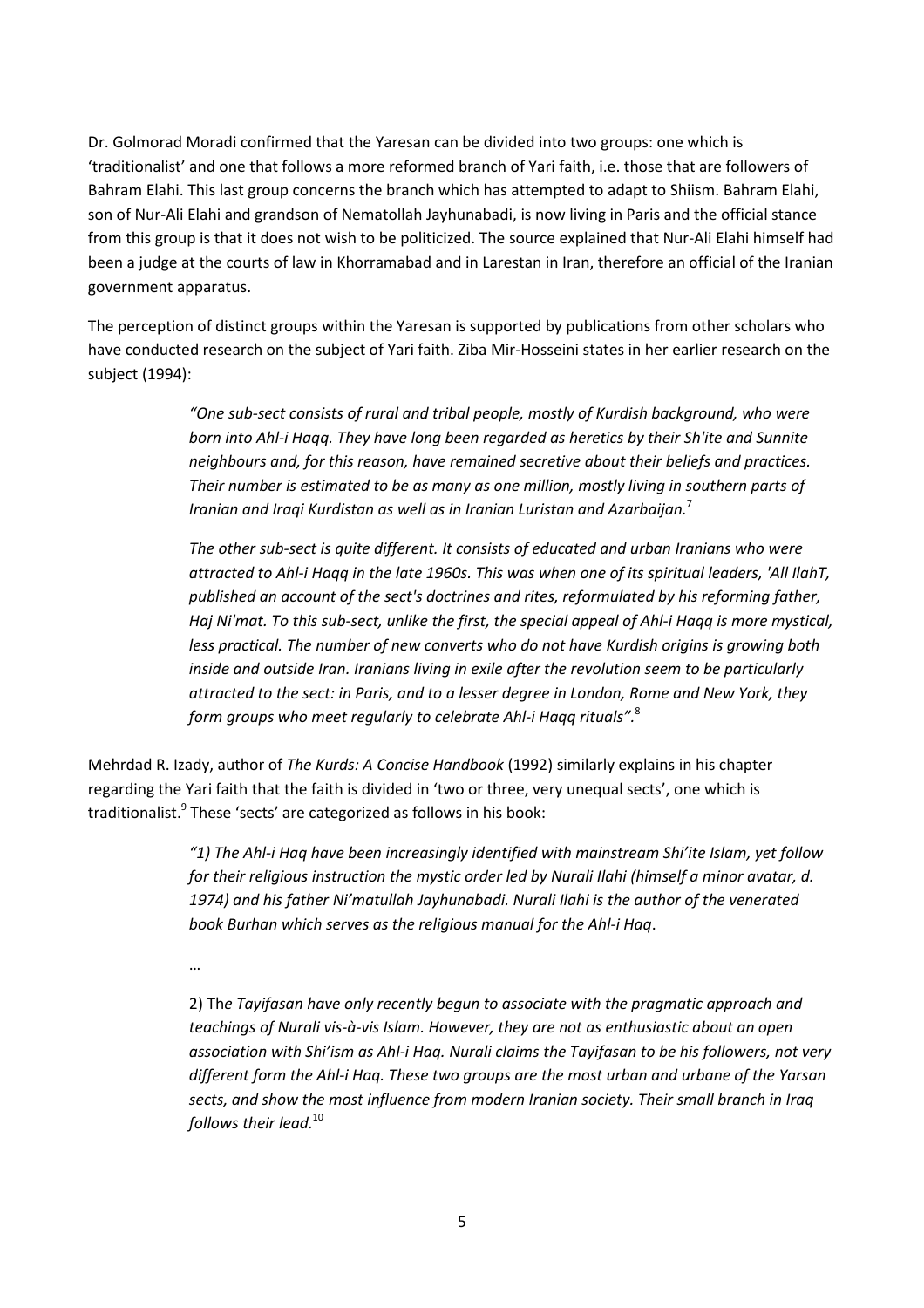*3) The traditionalists consist of the commoners and village folk, who constitute the overwhelming majority, and call themselves the Yarsan, but also on occasion the Nusayri or Aliullahi. They are most readily targeted for abuse by their Muslim neighbors, but they are also the ones who are most faithful to the tenets of the ancient religion. They make no pretense to be Muslims."*<sup>11</sup>

### **1.2. Geography**

In Iran, the Yaresan are mainly concentrated in the province of Kermanshah with estimates of approximately half a million Yaresanis.<sup>12</sup> Groups of Yaresan also live in other areas of Iran, including West Azarbaijan, Lorestan, Tehran, Hamadan, Kelardasht, Karaj and Saveh.<sup>13</sup> There are no accurate estimates of the size of the Yaresan community in Iran, and numbers range from one to four million.<sup>14</sup>

The area of Guran [also spelled Goran *ed.*] in the western part of Kermanshah, where the Yari faith has its origins and where many of sites considered holy to the Yaresan are located, has the 'most dense concentration' of Yaresan. In the eastern part of Kermanshah, in the town of Sahneh and its surrounding villages, another Yaresan community is found.<sup>15</sup>

Anthropologist and scholar from SOAS University of London, Ziba Mir Hosseini explains in her article (1994) regarding the Yaresan group that lives in the area of Guran:

> *"..This area, with the most dense concentration of the Ahl-i Haqq in Iran, has a population of once nomadic but now settled tribes: the Guran and Qalkhani (all of whom are Ahl-i Haqq), Sanjabi (90 per cent), and some sections of the Kalhur, Jalilvand and Usmanvand. Because of both their geographical situation and their tribal structure, the Ahl-i Haqq communities of Guran remained highly isolated and relatively autonomous until early this century; and since the mid-nineteenth century they have been under the religious leadership of one single Sayyid family, the Haydaris*."<sup>16</sup>

Concerning the group that lives in the eastern part of the province, Dr. Mir-Hosseini further explains (1994):

*"The second Ahl-i Haqq cluster is found in the eastern part of the province, in the town of Sahneh and its surrounding villages. Administratively, Sahneh is a district centre within the central sub-province of Kermanshah, and is the only town there with a predominantly Ahl-i Haqq population. The Ahl-i Haqq of Sahneh district are not only fewer but less isolated and more prosperous; here Ahl-i Haqq communities have a peasant composition and do not include any tribes of the region."<sup>17</sup>*

Based on existing publications regarding the community by scholars and own counts of cities/towns with Yaresan communities, Dr. Golmorad Moradi approximated the population of the Yaresan to number roughly two and half millions in Iran*.* This number includes adherents of both 'traditionalist' Yaresan and the reformed branch, that is followers of Elahi. Those who follow the latter are centered around the cities of Tehran, Karaj and Hashtgerd while the 'traditionalist' Yaresan have their origin in the provincial areas of Kermanshah, including the area of Guran. Dr. Golmoradi Moradi, however, added that one also found 'traditionalist' Yaresan in Tehran, Karaj and Hashtgerd, and about 25 per cents or more of Yaresan living in these cities belonged to the 'traditionalist' group. Due to its intellectual background, the reformed branch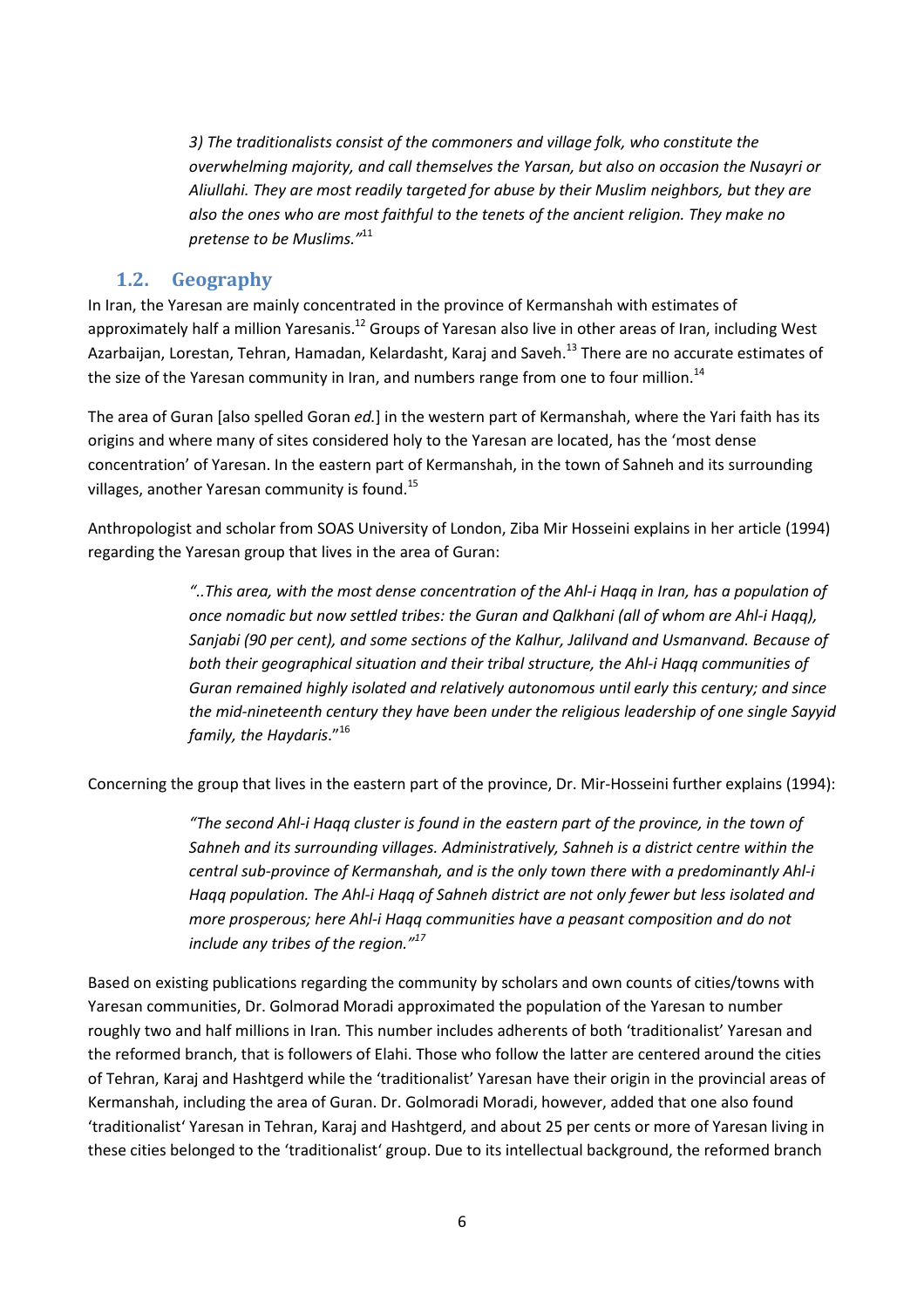has been in a position to give the impression that it outnumbers the 'traditionalist' Yaresan group in followers. However, in reality it makes up a smaller percentage of the Yaresan population on the whole, according to Dr. Moradi.

# **2. Treatment by the authorities**

### **2.1. Iranian authorities' perception of Yari belief**

Professor Dr. Philip G. Kreyenbroek said that the issues of Yaresan identity and its relationship with the authorities became particularly problematic with the establishment of the Islamic Republic (1979) when Twelver Shi'ism became the official state religion of Iran. After the revolution, one of Iran's objectives became to secure the borders with Iraq through among others 'islamizing' its border areas, and thereby the populations living in these areas. Against this background, the existence of a minority such as Yaresan living in border areas, whose beliefs deviated from the official state religion, became more problematic in the view of the new Islamic regime. In short, those groups who were not perceived as 'good' Shiites, could be regarded as traitors.

Regarding the authorities' perception of Yari belief, Dr. Philip Kreyenbroek asserted that the 'modernist' Yaresan, (i.e. followers of Elahi) externally defined themselves as Shiites and distanced themselves from elements of the traditional Yari faith. According to the source, the authorities regard this community as 'maktabi', that is belonging to a religious school which is in line with the state version of Islam, and therefore as acceptable while the 'traditionalist' Yaresan are called '*shaytan-parast*', i.e., devilworshippers.<sup>18</sup> The fact that the authorities see the 'traditionalist' Yaresan as devil-worshippers entails that they do not consider them Muslim.

According to Dr. Golmoradi Moradi, the Iranian authorities view the 'traditionalist' Yaresan as a non-Muslim group and do not recognize the [faith of this] minority as a religion. Outside of their homes and their holy places, the Yaresan present themselves as Muslims. In their interaction with Iranian authorities and government institutions, the Yaresan register themselves as Muslims, for example in connection with registration for official documents or in connection with education and application for jobs.

The source said that the Yaresan would not stand a chance at getting an education or employment, should they choose to do otherwise and assert their identities as Yaresan. Such an individual would not have access to institutes of higher learning or positions in the public sector. However, most of the two and half millions Yaresan in Iran live like many others do, i.e. keeping their Yari identity and belief within the four walls of their home and behaving like a Muslim outside the walls of the home. Accessing higher education or positions in the public sector would therefore not be an issue for them. According to the source, one of the main reasons why many Yaresanis seek refuge in foreign countries is that they do not want to continue lying about their identity and belief as Yaresan and they do not want their children to grow up in such conditions. If it somehow is uncovered that a person is a Yaresani by the authorities or others affiliated with the authorities, problems could arise and a person might be unable to continue his or her education or be dismissed from his or her job in the public sector.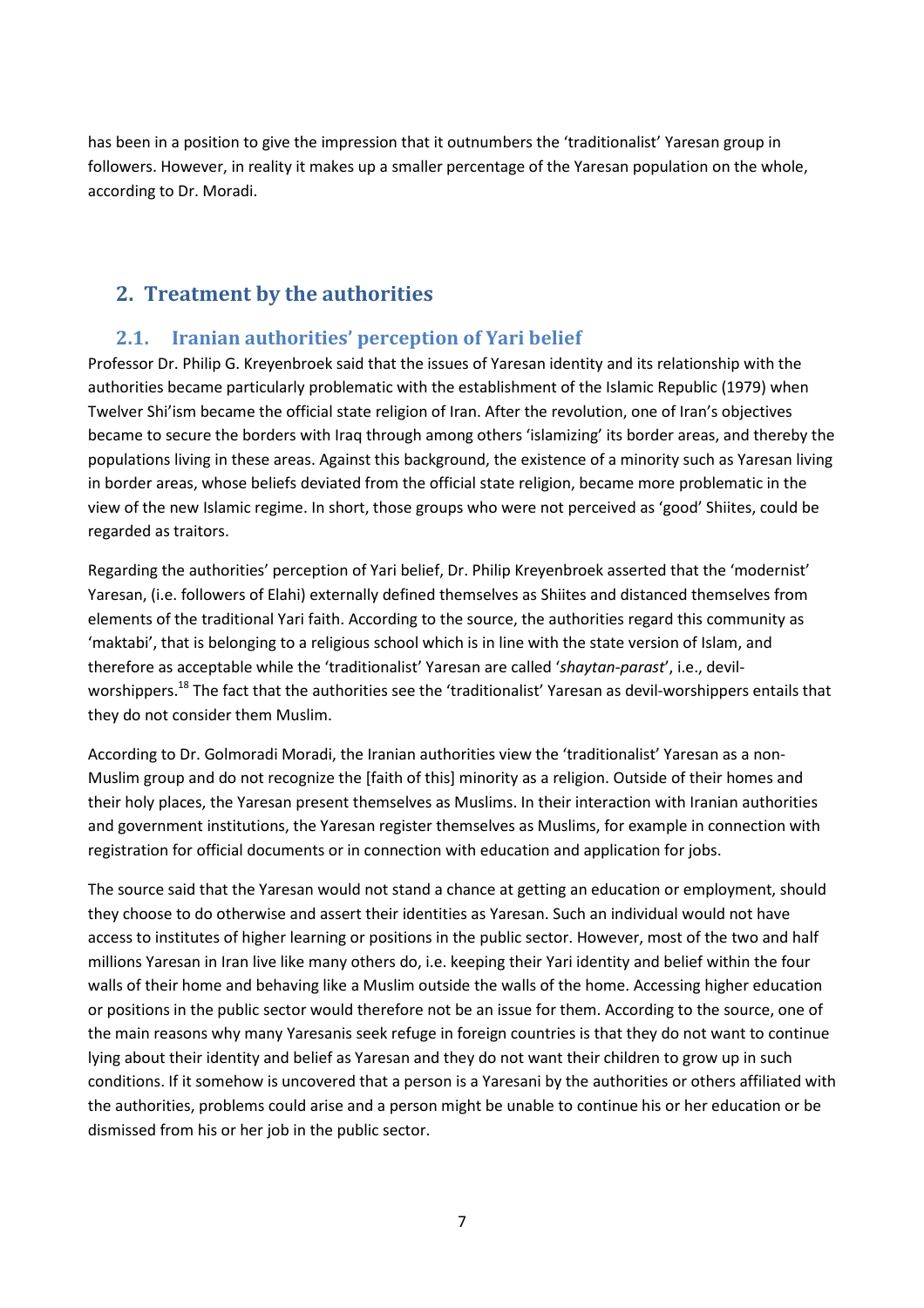According to Dr. Philip G. Kreyenbroek, Yaresan communities have in certain periods been pressured to associate with Islam more openly. Examples include requirements from Iranian authorities to put up pictures of holy Shiite figures such as Imam Hossein at holy sites of Yaresan and the erection of mosques in villages populated almost exclusively by Yaresan communities, enforcing calls to daily prayers in a community that does not follow the five pillars of Islam.

Dr. Philip G. Kreyenbroek considered that previous government efforts towards Islamizing 'traditionalist' Yaresan communities had lessened, mainly because the influence of the dominant Shia culture exists in and of itself. Traditional Yaresan communities are not immune to the influences of the dominant cultural trends of Iranian society, and these communities and their traditions are therefore in many ways under pressure. For example, Yari weddings and funerals today look very much like Shiite ones. The communities are no longer as isolated as earlier due to cultural influences by way of television for instance, and migration to central areas of Iran.

### **2.2. Yaresan targeted by the authorities**

Regarding possible consequences of asserting Yaresan identity publicly and talking about Yari faith as a non-Muslim religion in public, Dr. Philip Kreyenbroek explained that the group was not targeted as a whole and "it is not the case that the authorities systematically harass and arrest people because they are followers of Yari faith". According to the source, repression and persecution comes up in individual cases where for example the head of a community and other profiled individuals may experience pressure from the authorities. In the past years, there have been a number of incidents of harassment and maltreatment of the Yaresan by the authorities.<sup>19</sup> Recently, a famous tanbour<sup>20</sup> musician wanted to open a cultural center for tambour music, however the authorities continuously harassed him in many different ways. The government does from time to time take measures against the Yaresan community much the same way as it does against Sufi orders for example, and it does occur that outspoken individuals are arrested because of identifying themselves as Yaresan publicly.

The source further explained that it was difficult to establish whether persecution of individual Yaribelievers was based on suspicions of religious identity or political grounds. Expression of Kurdish identity is a very sensitive issue in Iran and as many Yaresan are of Kurdish ethnic origin, it can be difficult to ascertain on which basis an individual is targeted, i.e. political, religious or both.

Dr. Philip Kreyenbroek underlined, however, that in Iran, the way that the government treated minorities was not static, rather it was subject to varying trends and situation and thereby could change over time. For example, while the government in some periods may be sensitive towards any public expression of Yari faith, in others it may take a more relaxed stance towards such expression. Today, the Iranian regime in general tries to deal with the issue of religious and ethnic minorities in a different and less harsh way than it did during the 1980s, according to Dr. Philip Kreyenbroek.

Dr. Golmoradi Moradi stated that he had noticed that the younger generation of the Yaresan community in Iran had begun to show an interest in learning more about Yari faith. Specifically, he had through contacts in Iran heard of an increase in the interest for written materials about the 'traditionalist' version of Yari faith. Dr. Moradi said that these sorts of texts would be considered illegal in Iran, while the works of Elahi and his followers were not illegal and they had been reprinted several times.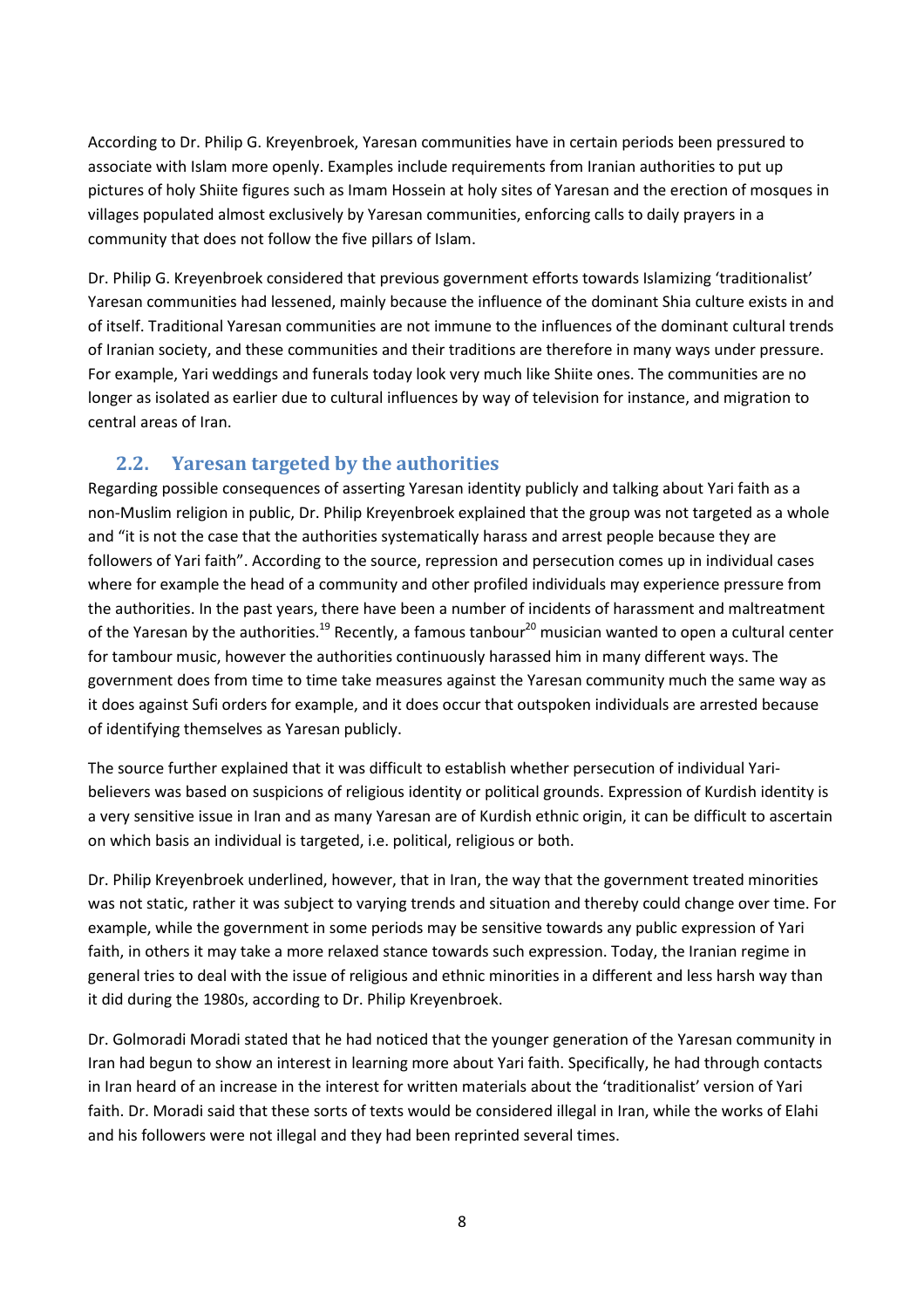Dr. Moradi explained that Yaresanis who were considered of interest by the authorities and that could risk being targeted were those who publicly and actively asserted their Yari identity and religion. He further said that although the Yaresan, according to their faith, were not allowed to lie about their faith and their identity as Yaresan, the vast majority of almost two and half millions of the Yaresan were forced to do so, or faced problems with the authorities. If an individual is active, religiously or politically or both, and for example is caught in possession of materials considered illicit, he or she could face arrest and interrogation by the authorities. Typically, he or she would consequently be ordered to discontinue any such activities or face prison. The source added that sites considered holy to the Yaresan had been subject to vandalism in Kermanshah at the hands of the authorities.

Dr. Moradi found that although followers of the Elahi branch had attempted to associate with Shiism, the group had not been entirely free from harassment and maltreatment at the hands of the authorities. Followers of this branch of Yari faith are treated much the same way as followers of certain Sufi brotherhoods, for example Gonabadi Sufi order that from time to time is the object of crackdowns, for example through the authorities' harassment and arrest of its leaders.

# **3. Missionary activities of the Yaresan**

*…*

### **3.1. The Yaresan's knowledge of Yari faith**

Regarding the knowledge of Yaresan about their Yari religion, Dr. Philip Kreyenbroek said that layman's knowledge was somewhat limited and that it was primarily the religious leaders, the so-called Sayyeds who possessed knowledge about the religion.

Dr. Kreyenbroek explains in 2014 in the publication '*Religious Minorities in Kurdistan: Beyond the Mainstream*' (Omarkhali (ed.)):

> *" Ordinary people may obtain some insight into higher things by participating in the community's central ritual, the 'jam'.<sup>21</sup>'*

 *'While few lay people are aware of religious knowledge in detail, most know the outlines of the Yaresan worldview, its sacred history and great myths."* 

According to Dr. Golmoradi Moradi, the concept of '*serr magoo*' [i.e. the secret knowledge of Yari faith which should not be revealed to outsiders ed.] does not, as has been claimed in some works, make reference to a secrecy that permeates the belief as a rule, but is rather the product of a historical adjustment to surrounding circumstances. Historically, the secrecy surrounding Yari faith and its traditions derived from a fear of repercussions from surrounding hostile communities.

Dr. Moradi said that another historical reason why the notion of secrecy '*serr magoo*' came to characterize the Yari religion stemmed from interaction with Western anthropologists and religionists who wanted to study the Yari faith in the 19<sup>th</sup> century. According to the source, when anthropologists and researchers asked the Yaresan religious leaders about Yari faith, these leaders answered that they could not inform the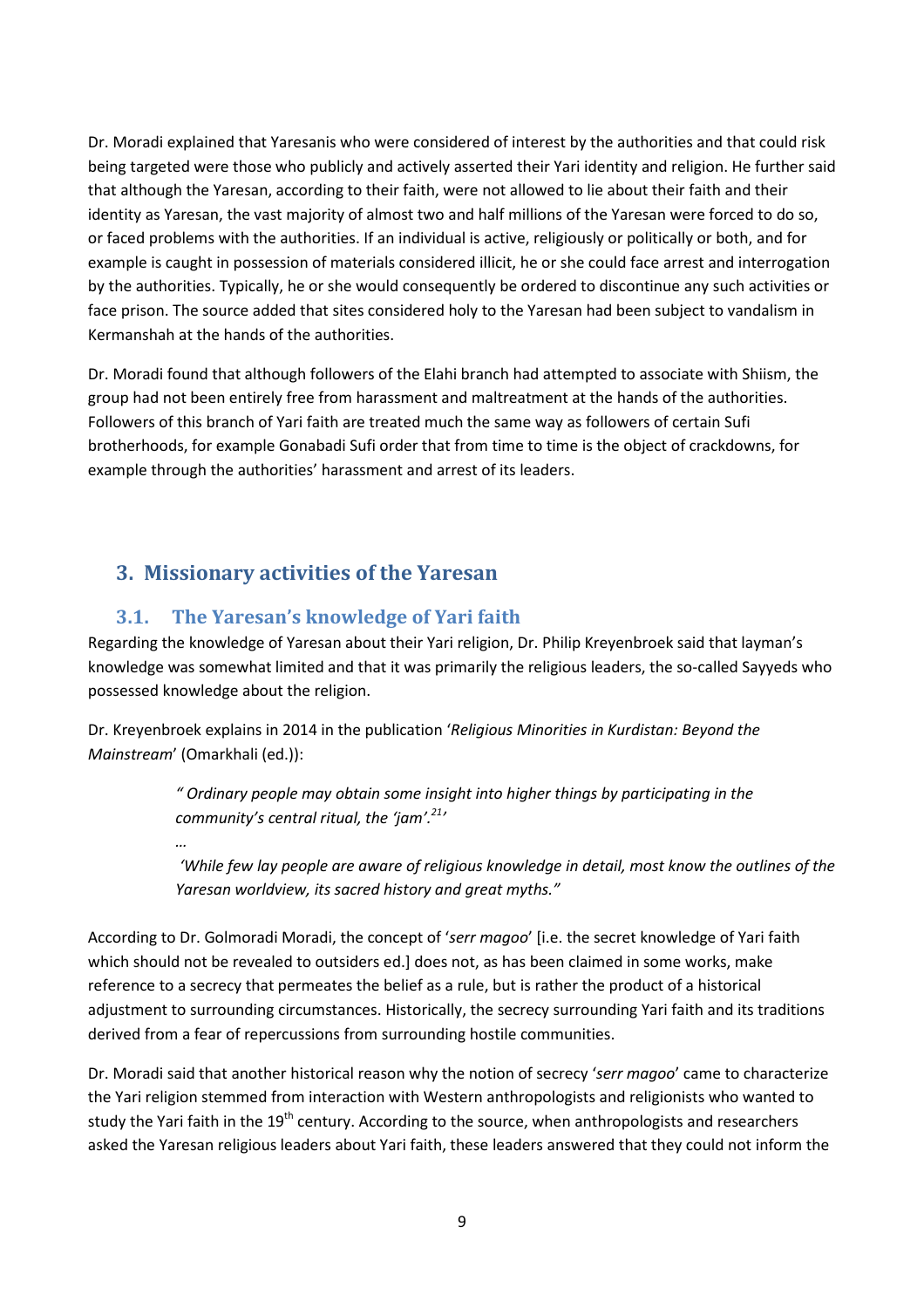researchers about their religion as it was a secret knowledge which was not supposed to be revealed to outsiders. However, according to Dr. Moradi, the religious leaders did in fact not have much knowledge to relay about their religion and hid behind this concept of secrecy. Even today, religious leaders of the Yaresan typically do not possess extensive knowledge about the religion, according to the source.

### **3.2. Conversion to Yari faith and missionary activities**

According to Dr. Philip Kreyenbroek, the 'modernist' Yaresan are open to accepting individuals who wish to convert to their faith, especially in the bigger cities such as Tehran. They proselytize both among Iranians and non-Iranians, and their converts seem to be mostly well-educated, middle class individuals, both male and female.<sup>22</sup> This is not, by the Iranian authorities, considered an attempt to turn individuals away from Islam. The authorities consider the 'modernist' Yarsan '*maktabi*', that is belonging to a religious school which is in line with the state version of Islam, and therefore allowing people into their communities is not seen as a threat.

On the other hand, according to the belief of the 'traditionalist' Yaresan, Yaresan are born into their faith and entry into the religious group is not possible. There can be exceptional cases, for example where a religious Yaresan leader has permitted an outsider to join the community for the purpose of marriage to a person of Yari faith.

Concerning activities related to proselytization of Yari faith, the source stated that the 'traditionalist' Yaresan do not proselytize in any way. Besides, such activities, if carried out, would also lead to confrontations with the authorities. One could compare the situation with that of Yezidis and Zoroastrians where proselytization does not in any way take place.

On the topic of whether the Yaresan conduct missionary activities, Dr. Golmoradi Moradi said that neither the 'reformist' nor the 'traditionalist' Yaresan made attempts at converting others or at encouraging others to follow them. However, Dr. Moradi considered that if an individual wanted to convert to Yari faith, none of the two main groups of Yaresan would refuse to accept the conversion and let the convert into their communities. The reason behind this is, according to Dr. Moradi, that there is no evidence in the Yari religious scriptures that conversion to Yari faith is prohibited or that Yaresan are only born into the faith. However, the Yaresan community do not propagate or encourage others to convert to Yari religion, according to Dr. Moradi.

Dr. Moradi emphasized that conversion to Yaresan was a phenomenon that merely took place outside of Iran where non-Yaresanis contacted Yaresani religious leaders and requested conversion. Dr. Moradi explained lack of conversion to Yari faith in Iran by saying that if it was uncovered by the authorities that a person had converted to Yari faith, he or she would likely face reprisals, including death sentence, from the authorities. For this obvious reason, individuals do not convert to Yari faith in Iran.

Both the 'traditionalist' and 'reformist' Yaresan have private ceremonies and it is the assessment of Dr. Moradi that outsiders would usually not be able to walk in and participate in ceremonies, unless they were on familiar terms with a Yaresani who would take to these ceremonies. Invited outsiders can stand in the background and watch the ceremony, however he or she would not be able to sit down and join the ceremony.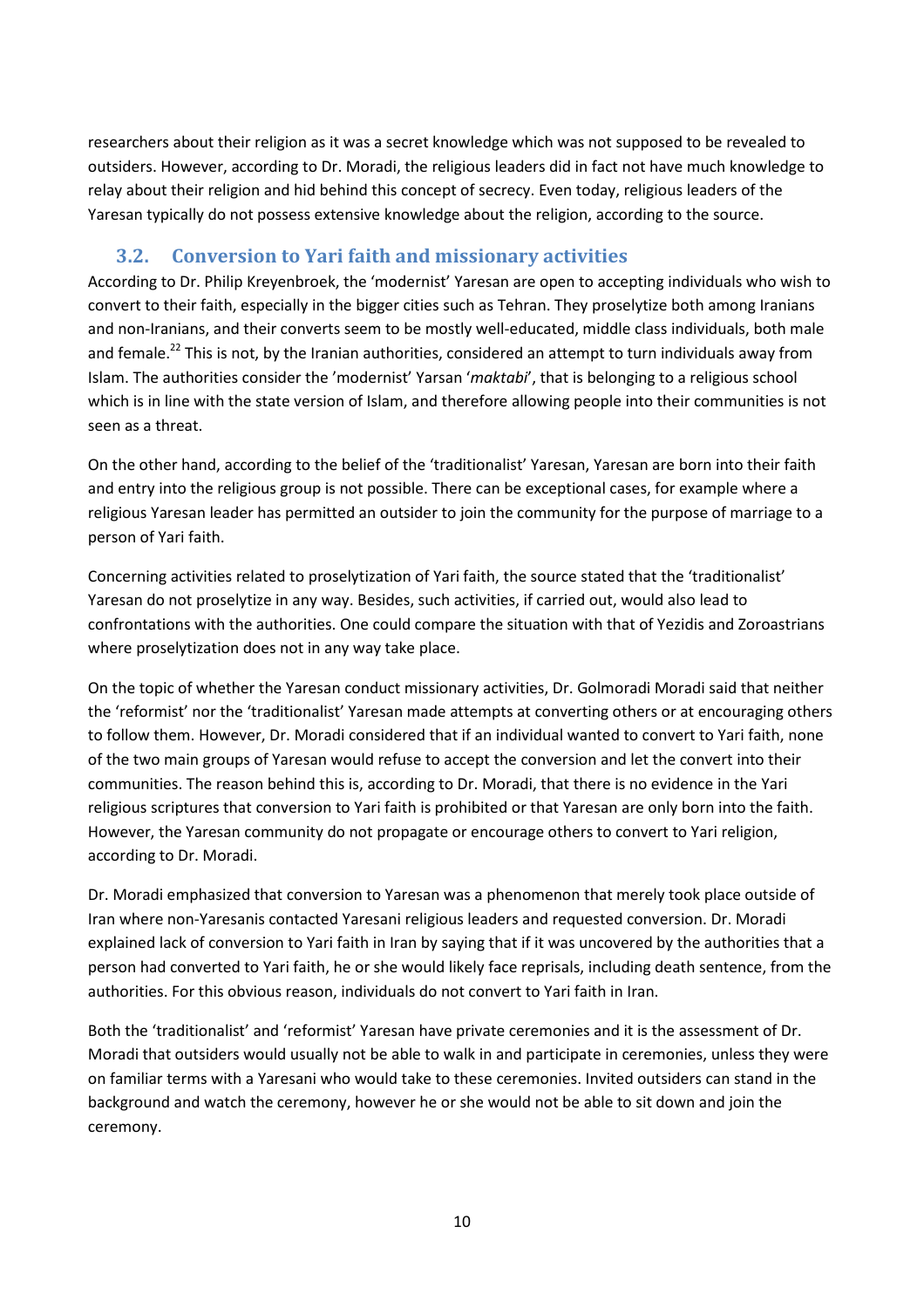According to Dr. Moradi, the Yaresan are able to gather for their ceremonies ('*Jam'*) on Fridays. The source added that an outsider could participate in these ceremonies if a local Yarsani knew him and came together with him. The outsider could not sit and participate in the ceremony, but only stand in the back and observe. It was added that these ceremonies would typically take place with the presence of a plainclothes person with ties to the authorities, and the local Yaresan would usually know such person. The ceremonies can, therefore, take place, however they are surveilled.

According to Dr. Philip Kreyenbroek, in order to be invited into 'traditionalist' Yaresan communities and for example be present at ceremonies and rites, an outsider would need a rapport with individuals in the community: "they should know who you are to invite you".

# **4. Activities aimed at raising awareness of the situation of the Yaresan**

Professor Dr. Philip Kreyenbroek said that some years back, there were some activities among the 'traditionalist' Yaresan communities in Iran aimed at raising awareness about the situation of the minority of Yaresan. In 2013, the official head of the Yaresan community in the area of Guran discouraged such efforts, stating that they were unacceptable. He argued among other things that Yaresani sacred texts were not to be revealed publicly and distributed in connection with consciousness raising activities.

It was the impression of Dr. Philip Kreyenbroek that a certain amount of awareness-raising activities about the situation of Yaresan was carried out by the [Yari] diaspora outside of Iran. For example, Yaresan who live in European countries, like Norway, have made efforts to raise awareness of the situation and strengthen convictions in Iran.

According to Dr. Golmoradi Moradi, the extent of activities aimed at raising awareness of the situation of the Yaresan in Iran is not that much when comparing with that of the Baha'i community for example. It was the assessment of Dr. Moradi that generally, the Yaresan in Iran did not have many active members who conducted activities aimed at raising awareness of the minority's situation, both religiously and politically. He considered that the number of politically active Yaresanis in Iran did not exceed one hundred individuals*.* Dr. Moradi added that the Yaresan had a tendency to hide their religion when interacting with the Iranian authorities to avoid harassment and difficulties with the authorities, while there were more examples of Baha'is standing fast on their conviction and Baha'i identity when confronted by the authorities.

Dr. Moradi said that the few that conducted activities aimed at highlighting the situation of the Yaresan did so in groups that on the surface did not resemble groups with a political agenda. The source added that there were examples of cases where individuals had carried out awareness-raising activities and as a consequence had been arrested and maltreated. Dr. Moradi mentioned two cases regarding women who had been arrested by the authorities for such reasons: a woman from Kermanshah was arrested last week (mid February 2017) and held in detention for two days and upon being released she committed suicide. Two years ago (2015), a female student had stood up at an event where President Rouhani was present and spoken up about the rights for the Yaresan minority. She was later taken into custody in Kermanshah where she came from and moved to custody in Tehran. Upon being sent back to Kermanshah, she was put under house arrest, and the security forces told her parents that she may be called to Tehran later on. A few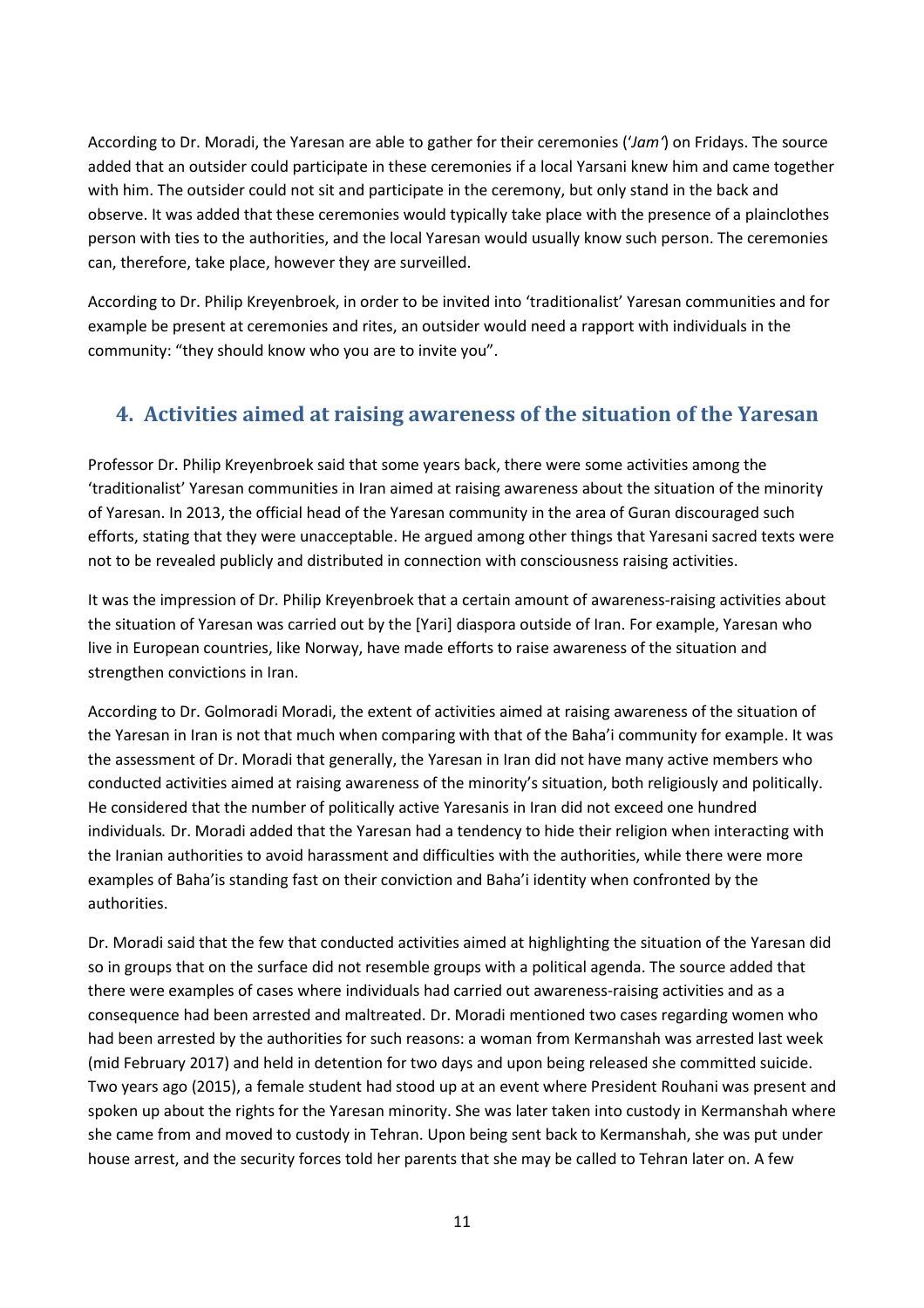months later, when she was told to present herself to the authorities in Tehran within a week, she committed suicide. Dr. Moradi assumed that both women were subjected to mistreatment in detention, which he considered as the main reason behind their suicides.

Dr. Moradi said that if a person was suspected of being active in promoting rights for the Yaresan, he or she would risk being the object of harassment and persecution at the hands of the government. Dr. Moradi mentioned a dentist, who was a Yaresani whom the authorities harassed continuously because he was vocal on the situation of Yaresan in Iran.

# **5. Conversion to Christianity among Yaresan**

Professor Dr. Philip Kreyenbroek had not heard of Christian missionary activities taking place in areas where Yaresan communities lived and considered that if it did take place, there would be very few who would convert. It was highlighted that in a society where family and community ties were important, conversion could lead to ostracism from the family.

With regard to how the authorities might perceive a conversion to Christianity from Yari faith, the source considered that if an individual that the authorities regarded as non-Muslim were to convert to Christianity, he or she would not likely be treated as an apostate. For instance, if a Bahai were to convert to Christianity, he or she would, according to Islamic law, not be regarded as an apostate. The same would be the case for a 'traditionalist' Yaresani who converted to Christianity. The source underlined that this assumption was entirely speculative and that he did not have any knowledge of specific cases. In addition, he emphasized that the interpretation of Islamic law was not always consistent, making it difficult to give definite answers about the authorities' reaction to conversion.

Dr. Golmoradi Moradi said that he had never heard of Christian missionaries being active in Yaresanpopulated areas of Iran.

Dr. Moradi found that according to the Yari religion, there were generally no written rules that prohibited conversion to other religions. However, Dr. Moradi considered that conversion to another religion would not be welcomed among the Yaresan.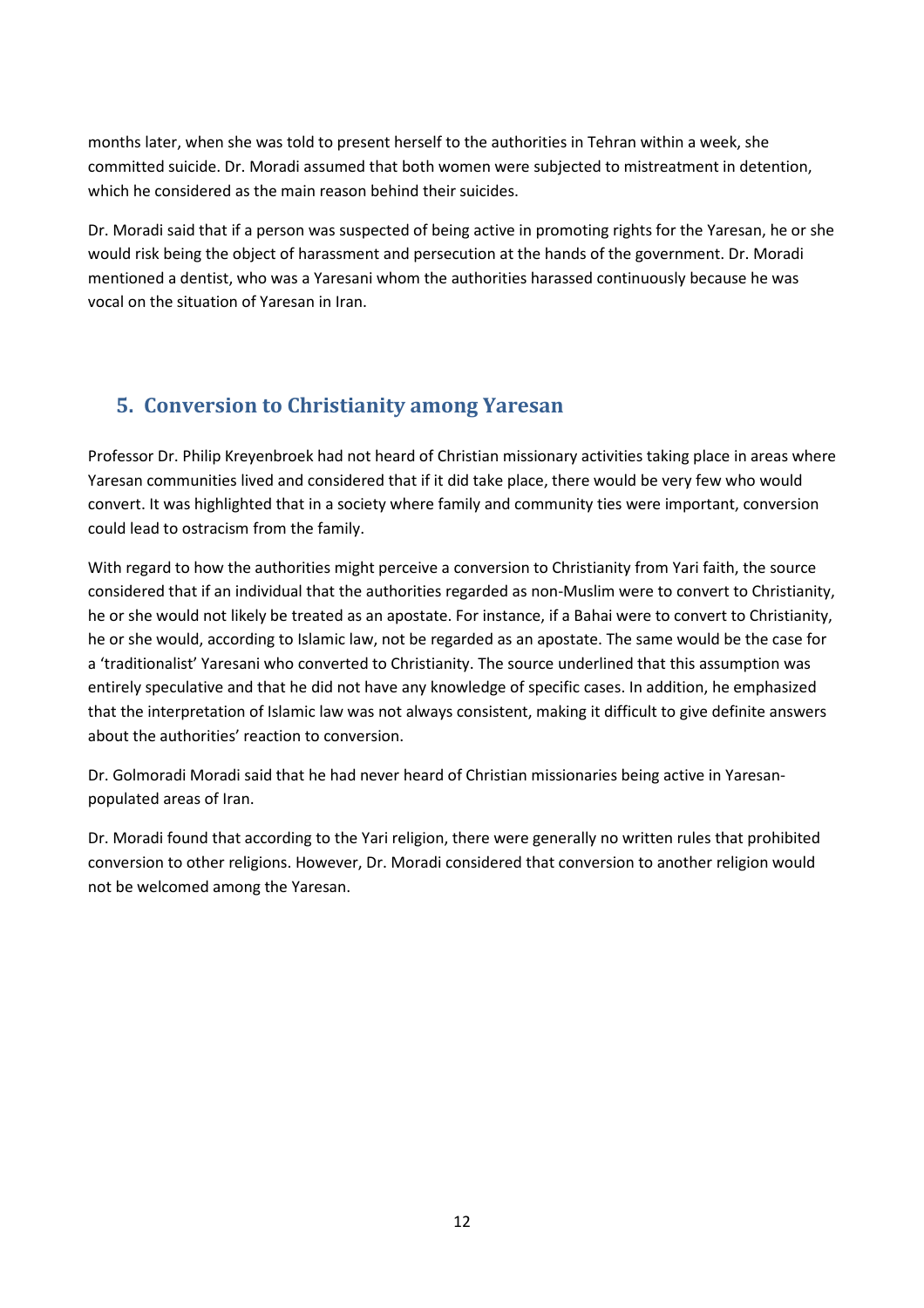# **Appendix A: Sources**

### **Oral sources**

**Professor Dr. Philip G. Kreyenbroek**, *Professor and Director of Iranian Studies Georg-August University of Göttingen (1996-2017), has since 1996 been Professor of Iranian Studies at Göttingen University. Dr. Kreyenbroek has conducted extensive research in the field of minority religions among the Kurds including the situation of Yaresan in Iran. Dr. Kreyenbroek has studied Arabic and Persian as well as Kurdish language and conducted several field studies in the Kurdish areas of Iran.* 

**Dr. Golmoradi Moradi**, *Ph.D. from the University of Heidelberg, has worked as a lecturer at the University of Heidelberg, Hamburg and Bremen and taught Kurdish history, basic Kurdish language for foreign students and Persian language. He has worked extensively on issues regarding the Yaresan and authored several books on issues related to Kurdish history and the Yaresan. He is also spokesperson of the Cultural Association of Yaresan Community Abroad, an organization also registered in Sweden (Eskilstrup). For eight years, Dr. Moradi was also member of the Councils ('Hai´at Dabiran') of Iranian PEN in Exile.* 

### **Written Sources**

Izady, Mehrdad R., *The Kurds: A Concise Handbook*, Taylor & Francis Publishers, 1992

Omarkhali, Khanna, *Religious Minorities in Kurdistan: Beyond the Mainstream*, Harrassowitz Verlag, Weisbaden, 2014

Mir Hosseini, Ziba, *Redefining the Truth: The Ahl-i Haqq and the Islamic Republic of Iran*, British Journal of Middle Eastern Studies, Vol. 21, No. 2, Taylor & Francis Ltd., 1994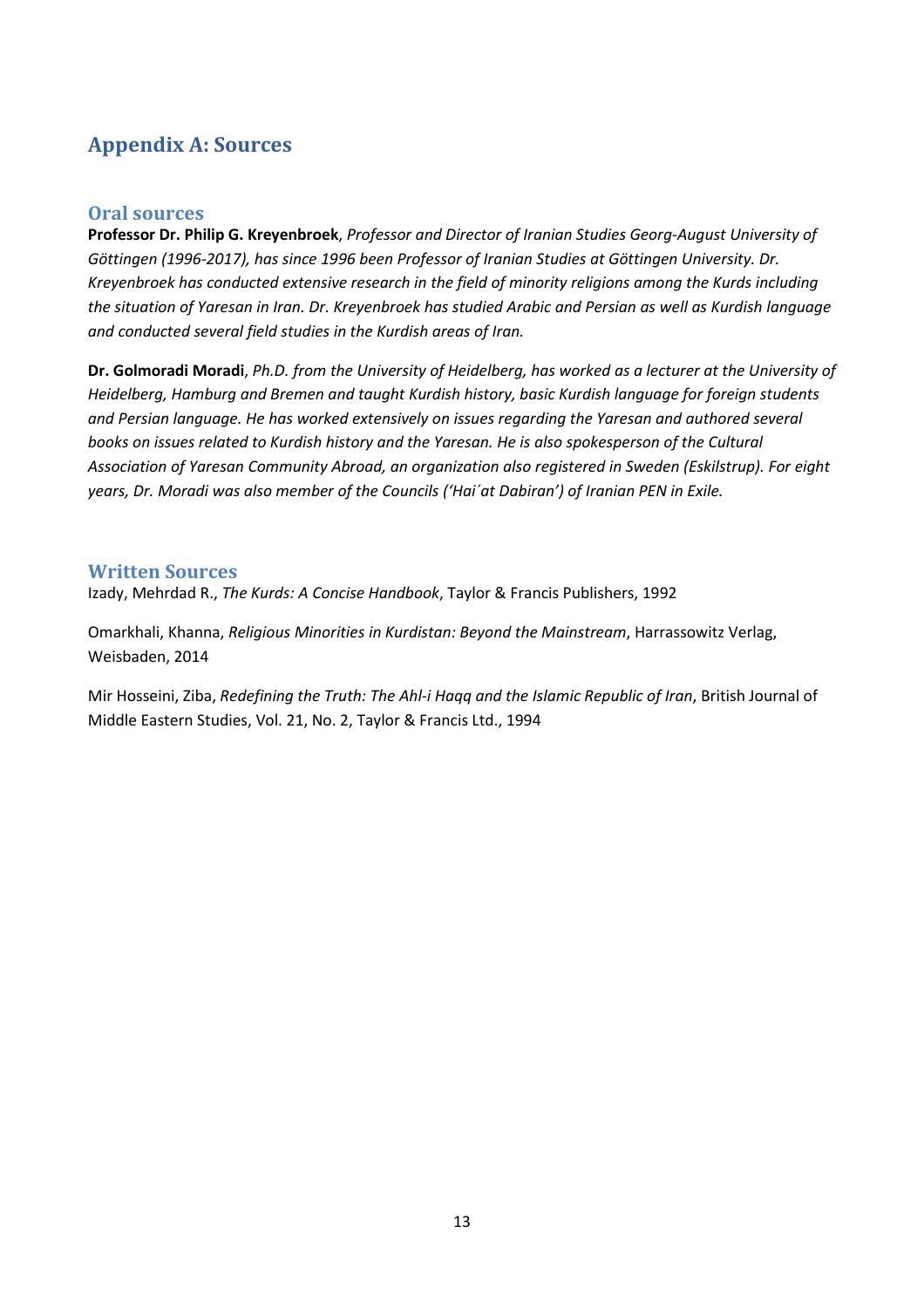# **Appendix B: Meeting Notes**

### **Professor Dr. Philip G. Kreyenbroek, Iranian Studies Georg-August University of Göttingen, February 23, 2017, Göttingen, Germany**

*Professor Dr. Philip G. Kreyenbroek, Professor and Director of Iranian Studies Georg-August University of Göttingen (1996-2017), has since 1996 been Professor of Iranian Studies at Göttingen University. Dr. Kreyenbroek has conducted extensive research in the field of minority religions among the Kurds including the situation of Yaresan in Iran. Dr. Kreyenbroek has studied Arabic and Persian as well as Kurdish language and conducted several field studies in the Kurdish areas of Iran.* 

#### Two main groups of Yaresan

Regarding the Yaresan community, Dr. Philip Kreyenbroek, Professor and Director of Iranian Studies Georg-August University of Göttingen, explained that the Yaresan in Iran are divided into two distinct groups: 'modernist' and 'traditionalist'.

According to the source, historically, a rift emerged among the Yaresan with the teachings put forward by Hajj Ne'matollah Jayhunabadi (1871-1920) in the late 1800's. These teachings broke with the Yaresan communities' beliefs and traditions within Yari faith and had lasting consequences for the Yaresan. The source explained that Jayhunabadi was not of a so-called Sayyed family, that is a family of a religious leader, and therefore not in a position to transmit religious knowledge, according to Yari tradition. In his teachings, Jayhunabadi in many ways asserted that the Yaresan were Muslims and reconciled Yari faith with Shi'ism. A large number of people became his followers both in Sahneh of Kermanshah, a traditional Yaresan area where Jayhunabadi came from, and outside of Sahneh, particularly in city centers. With his teachings, a 'modernist' branch of Yari religion was established which also took in outsiders of non-Yaresani origin, among whom many were intellectuals. Jayhunabadi's teachings were furthered by his son Nur Ali Elahi (1895-1974) and Elahi's own son Bahram Elahi (1931-). Followers of this 'modernist' version come mainly from an educated class both in Iran and in the West, particularly in France where Paris has become a center of their activities.

The traditionalist Yaresan, who are concentrated in the Guran area of Kermanshah in Iran, on the other hand, reject the idea that Yari faith can be considered a version of Shia Islam. This group had always been closed to outsiders, and still remains closed today.

The 'modernists' claim that the Yaresan are Muslims, i.e. a Shiite community, has among other things been key to tensions between the 'traditionalist' Yaresan communities and this reformed branch. Disputes remain between the two branches as to which version of Yari faith is the 'right' one.

#### Iranian authorities' perception of Yaresan/Ahl-i Haq

Professor Dr. Philip G. Kreyenbroek said that the issues of Yaresan identity and its relationship with the authorities became particularly problematic with the establishment of the Islamic Republic (1979) when Twelver Shi'ism became the official state religion of Iran. After the revolution, one of Iran's objectives became to secure the borders with Iraq through among others 'islamizing' its border areas, and thereby the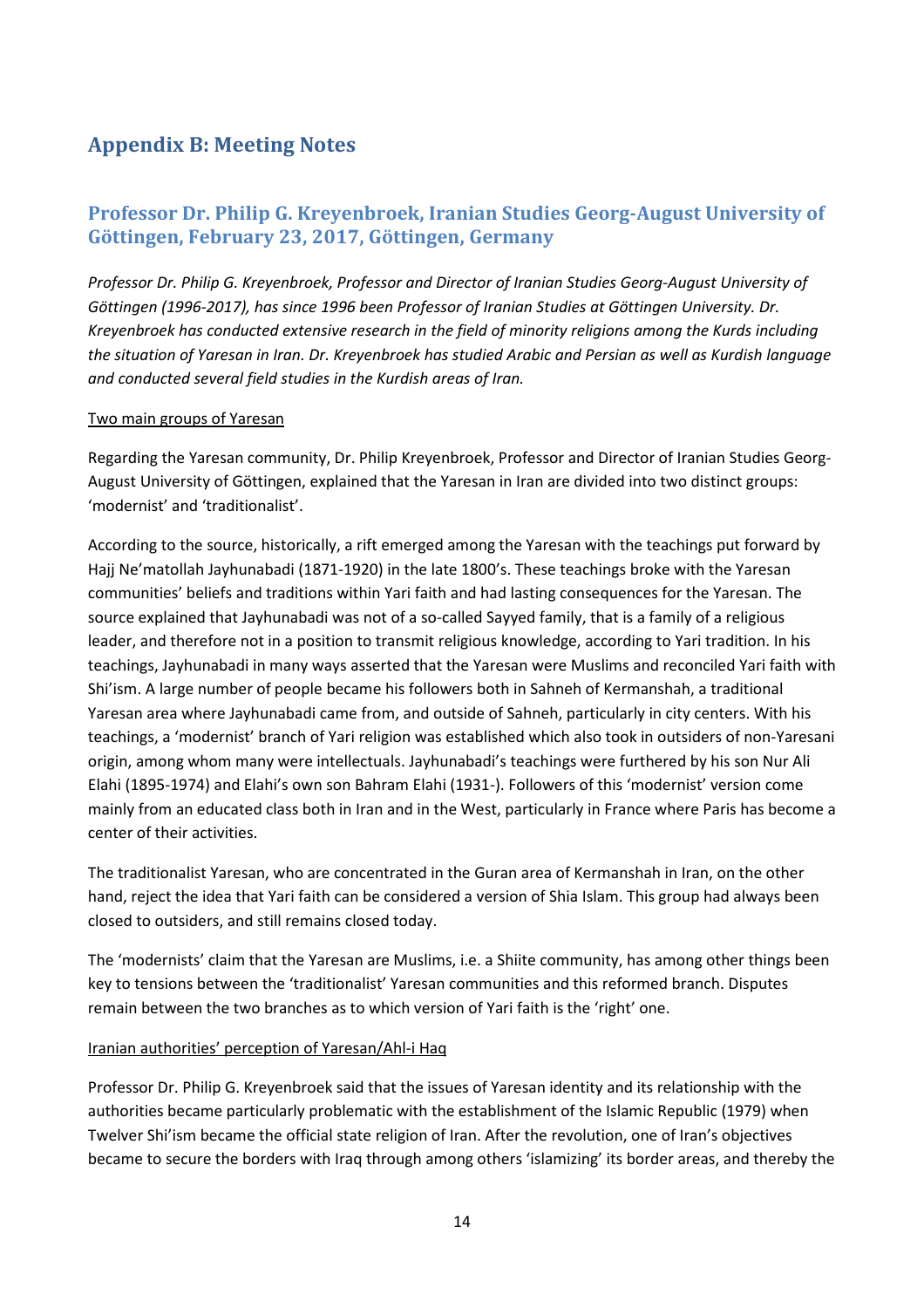populations living in these areas. Against this background, the existence of a minority such as Yaresan living in border areas whose beliefs deviated from the official state religion became more problematic in the view of the new Islamic regime. In short, those groups who were not perceived as 'good' Shiites, could be regarded as traitors.

Regarding the authorities' perception of Yari belief, Dr. Philip Kreyenbroek asserted that the 'modernist' Yaresan, (i.e. followers of Elahi) externally define themselves as Shiites and have distanced themselves from elements of the traditional Yari faith. The authorities regard this community as 'maktabi', that is belonging to a religious school which is in line with the state version of Islam, and therefore as acceptable, while the 'traditionalist' Yaresan are called 'shaytan-parast', i.e., devil-worshippers. 23 The fact that the authorities see the 'traditionalist' Yaresan as devil-worshippers entails that they do not consider them Muslim.

According to Dr. Philip G. Kreyenbroek, Yaresan communities have in certain periods been pressured to associate with Islam more openly. Examples include requirements from Iranian authorities to put up pictures of holy Shiite figures such as Imam Hossein at holy sites of Yaresan and the erection of mosques in villages populated almost exclusively by Yaresan communities, enforcing calls to daily prayers in a community that does not follow the five pillars of Islam.

The source considered that previous government efforts towards Islamizing 'traditionalist' Yaresan communities have lessened, mainly because the influence of the dominant Shia culture exists in and of itself. Traditional Yaresan communities are not immune to the influences of the dominant cultural trends of Iranian society, and these communities and their traditions are therefore in many ways under pressure. For example, Yarsani weddings and funerals today look very much like Shiite ones. The communities are no longer as isolated as earlier due to cultural influences by way of television for instance, and migration to central areas of Iran.

### Missionary activities of Yaresan

Dr. Kreyenbroek said that the 'modernist' Yaresan are open to accepting individuals who wish to convert to their faith, especially in the bigger cities such as Tehran. They proselytize both among Iranians and non-Iranians, and their converts seem to be mostly well-educated, middle class individuals, both male and female. This is not, by the Iranian authorities, considered an attempt to turn individuals away from Islam. The authorities consider the ''modernist'' Yarsan 'maktabi' and therefore allowing people into their communities is not seen as a threat.

On the other hand, according to the belief of the 'traditionalist' Yaresan, Yaresan are born into their faith and entry into the religious group is not possible. There can be exceptional cases, for example where a religious Yaresan leader has permitted an outsider to join the community for the purpose of marriage to a person of Yari faith.

In order to be invited into 'traditionalist' Yaresan communities and for example be present at ceremonies and rites, an outsider would need a rapport with individuals in the community: "they should know who you are to invite you".

Concerning activities related to proselytization of Yari faith, the source stated that the 'traditionalist' Yaresan do not proselytize in any way. Besides, such activities, if carried out, would also lead to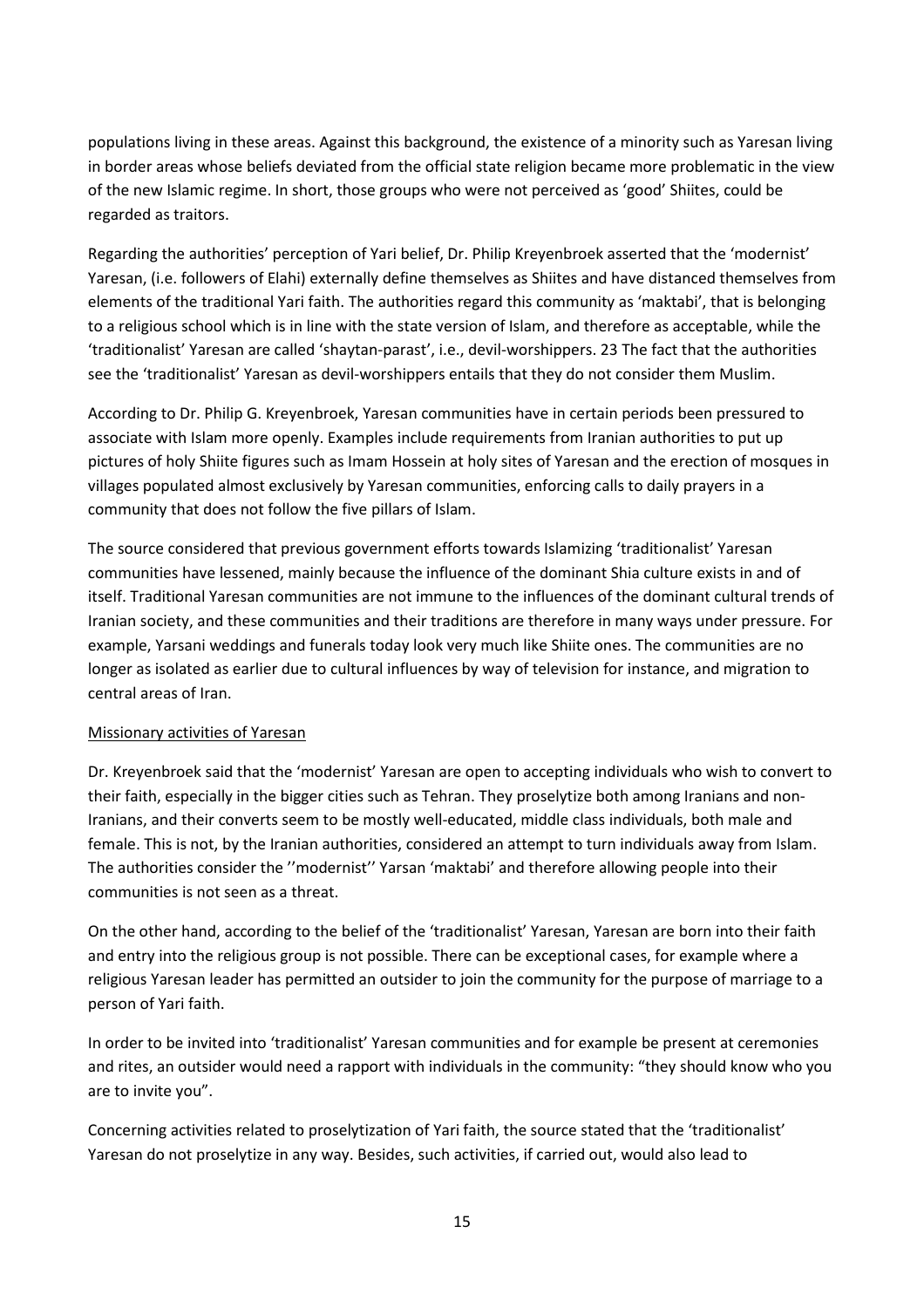confrontations with the authorities. One could compare the situation with that of Yezidis and Zoroastrians where proselytization does not in any way take place.

Regarding the knowledge of Yaresan about their Yari religion, the source said that layman's knowledge is somewhat limited and that it is primarily the religious leaders, the so-called Sayyeds who possess knowledge about the religion.

### Activities aimed at raising awareness of the situation of the Yaresan in Iran

Professor Dr. Philip Kreyenbroek said that some years back, there were some activities among the 'traditionalist' Yaresan communities in Iran aimed at raising awareness about the situation of the minority of Yaresan. In 2013, the official head of the Yaresan community in the area of Guran discouraged such efforts, stating that they were unacceptable. He argued among other things, that Yaresani sacred texts were not to be revealed publicly and distributed in connection with consciousness raising activities.

It was the impression of the source that a certain amount of awareness-raising about the situation of Yaresan is carried out by the diaspora outside of Iran. For example, Yaresan who live in European countries, like Norway, have made efforts to raise awareness of the situation and strengthen convictions in Iran.

### Yaresan targeted by the Iranian authorities

Regarding possible consequences of asserting Yaresan identity publicly and talking about Yari faith as a non-Muslim religion in public, the source explained that the group is not targeted as a whole and "it is not the case that the authorities systematically harass and arrest people because they are followers of Yari faith". According to the source, repression and persecution is targeted and comes up in individual cases where for example the head of a community and other profiled individuals may experience pressure from the authorities. In the past years, there were a number of incidents of harassment and maltreatment of the Yaresan by the authorities. Recently, a famous tanbour24 musician wanted to open a cultural center for tambour music, however the authorities continuously harassed him in many different ways. The government does from time to time take measures against the Yaresan community much the same way as it does against Sufi orders for example, and it does occur that outspoken individuals are arrested because of identifying themselves as Yaresan publicly.

The source further explained that it is difficult to establish whether persecution of individual Yari-believers was based on suspicions of religious identity or political grounds. Expression of Kurdish identity is a very sensitive issue in Iran and as many Yaresan are of Kurdish ethnic origin, it can be difficult to ascertain on which basis an individual is targeted, i.e. political, religious or both.

The source underlined, however, that in Iran, the way that the government treats minorities is not static, rather it is subject to varying trends and situation and thereby can change over time. For example, while the government in some periods may be sensitive towards any public expression of Yari faith, in others it may take a more relaxed stance towards such expression. The source found that today, the Iranian regime in general tries to deal with the issue of religious and ethnic minorities in a different and less harsh way than it did during the 1980s.

### Prevalence of Christian missionary activities among Yaresan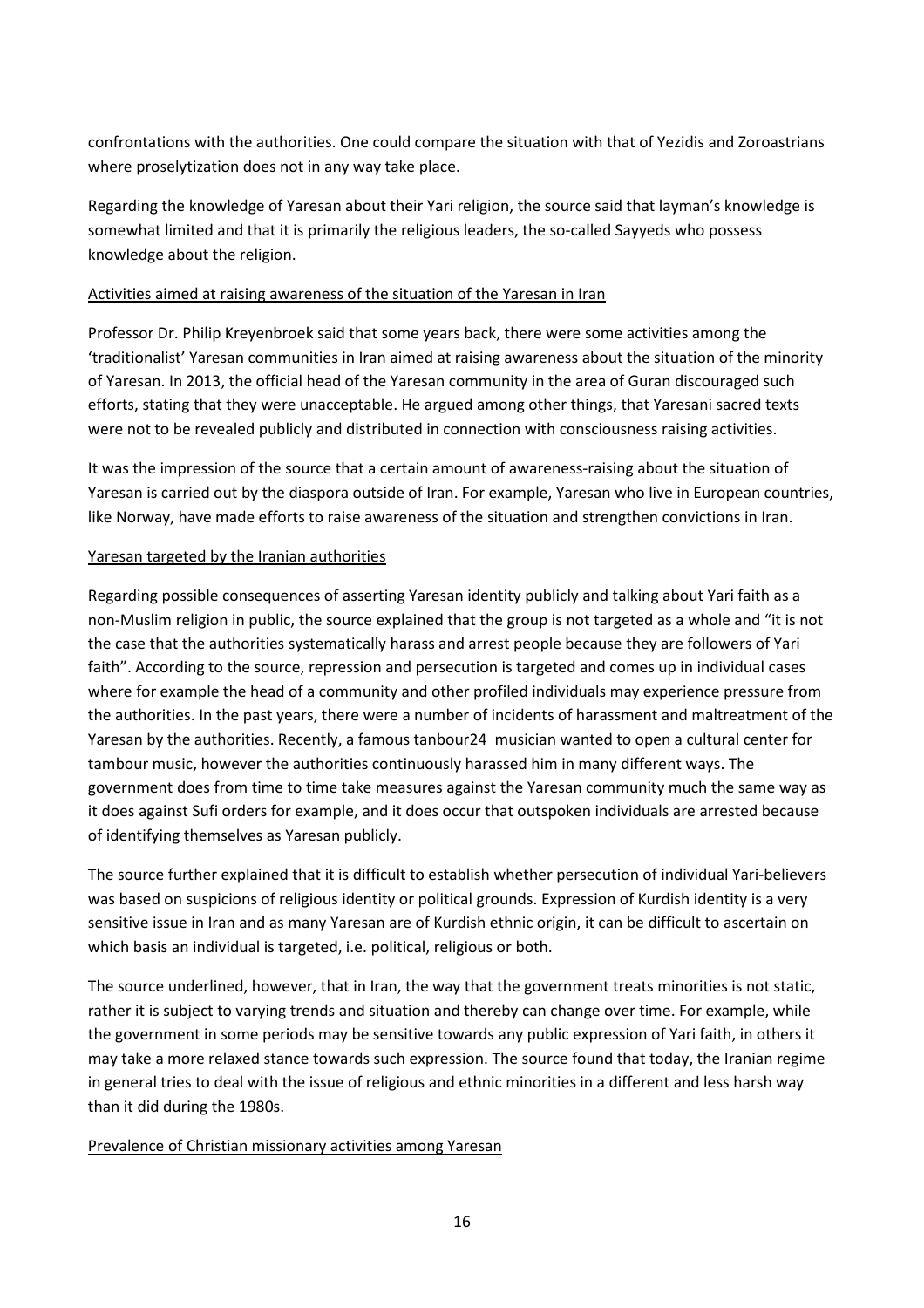Professor Dr. Philip Kreyenbroek had not heard of Christian missionary activities taking place in areas where Yaresan communities live and considered that if it did take place, there would be very few who would convert. It was highlighted that in a society where family and community ties are important, conversion could lead to ostracism from the family.

With regard to how the authorities might perceive a conversion to Christianity from Yari faith, the source considered that if an individual that the authorities regarded as non-Muslim were to convert to Christianity, he or she would not likely be treated as an apostate. For instance, if a Bahai were to convert to Christianity, he or she would, according to Islamic law, not be regarded as an apostate. The same would be the case for a 'traditionalist' Yaresani who converts to Christianity. The source underlined that this assumption is entirely speculative and that he did not have any knowledge of specific cases. In addition, he emphasized that the interpretation of Islamic law is not always consistent, making it difficult to give definite answers about the authorities' reaction to conversion.

# **Dr. Golmorad Moradi, Ph.D, February 24, 2017, Heidelberg, Germany**

Dr. Golmoradi Moradi, Ph.D. from the University of Heidelberg, has worked as a lecturer at the University of Heidelberg, Hamburg and Bremen and taught Kurdish history, basic Kurdish language for foreign students and Persian language. He has worked extensively on issues regarding the Yaresan and authored several books on issues related to Kurdish history and the Yaresan. He is also spokesperson of the Cultural Association of Yaresan Community Abroad, an organization also registered in Sweden (Eskilstrup). For eight years, Dr. Moradi was also member of the Councils ('*Hai´at Dabiran'*) of Iranian PEN in Exile.

Among other tasks, as spokesperson for the Cultural Association of Yarsan Community Abroad, he is entrusted with writing letters of confirmation concerning individuals in Europe who are in need of confirmation of their Yaresan identity, for example in connection with applications for asylum.

### Two groups of the Yaresan

Dr. Moradi confirmed that the Yaresan can be divided into two groups: one which is 'traditionalist' and one that follows a more reformed branch of Yari faith, i.e. those that are followers of Bahram Elahi. This last group concerns the branch which has attempted to adapt to Shiism. Bahram Elahi, son of Nur-Ali Elahi and grandson of Nematollah Jayhunabadi, is now living in Paris and the official stance from this group is that it does not wish to be politicized. The source explained that Nur-Ali Elahi himself was a Judge at the courts of law in Khorramabad and in Larestan Shiraz therefore an official of the Iranian government apparatus.

According to Dr. Moradi's estimates, based on existing material from other researchers and his own count of cities/towns with Yaresan communities, the Yaresan population counts approximately 2.5 million in Iran. This number includes adherents of both 'traditionalist' Yaresan and the reformed branch, that is followers of Elahi. Those who follow the latter are centered around the cities of Tehran, Karaj and Hashtgerd while the 'traditionalist' Yaresan have their origin in the provincial areas of Kermanshah, including the area of Guran. It was, however, added that one also found 'traditionalist' Yaresan in Tehran, Karaj and Hashtgerd and about 25% or more of Yaresan living in these cities belong to the 'traditionalist' group. Due to its intellectual background, the reformed branch has been in a position to give the impression that it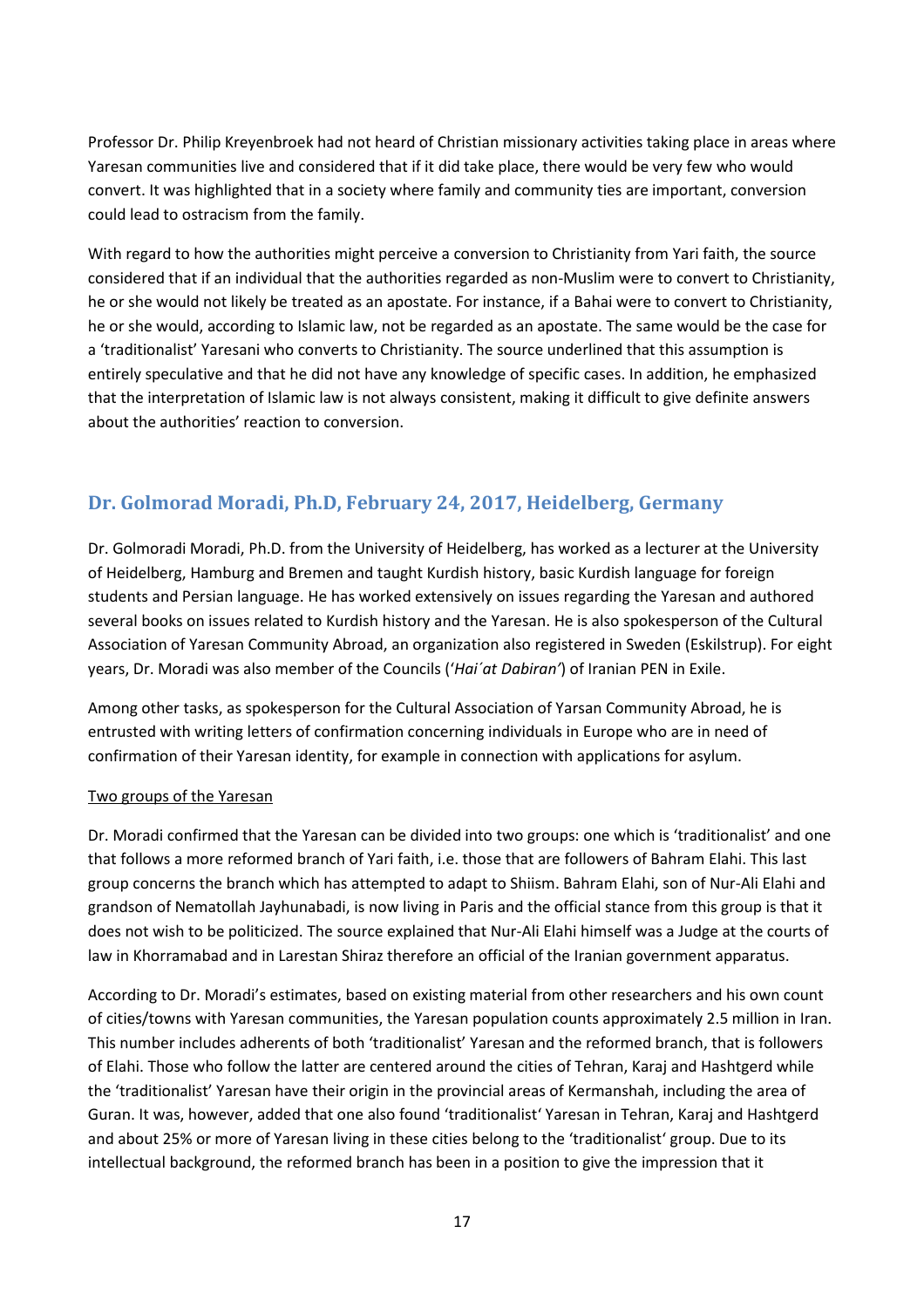outnumbers the 'traditionalist' Yaresan group in followers. However, in reality it makes up a smaller percentage of the Yaresan population on the whole.

#### Iranian authorities' perception of the Yaresan

According to Dr. Moradi, the Iranian authorities view the 'traditionalist' Yaresan as a non-Muslim group and do not recognize the minority as a religion. Outside of their homes and their holy places, the Yaresan present themselves as Muslims. In their interaction with Iranian authorities and government institutions, the Yaresan register themselves as Muslims, for example in connection with registration for official documents or in connection with education and application for jobs. The source said that the Yaresan would not stand a chance at getting an education or employment, should they choose to do otherwise and assert their identities as Yaresan. Such an individual would not have access to institutes of higher learning or positions in the public sector. However, most of the 2.5 mio. Yaresan in Iran live like many others do, i.e. keeping their Yari identity and belief within the four walls of their home and behaving like a Muslim outside the walls of the home, and accessing higher education or positions in the public sector would therefore not be an issue for them. According to the source, one of the main reasons why many Yaresanis seek refuge in foreign countries is that they do not want to continue lying about their identity and belief as Yaresan and they do not want their children to grow up in such conditions. If it somehow is uncovered that a person is a Yaresani by the authorities or others affiliated with the authorities, problems could arise and a person might be unable to continue his or her education or be dismissed from his or her job in the public sector.

Dr. Moradi further explained that the Yaresan were able to gather for their ceremonies ('*Jam'*) on Fridays. The source added that an outsider could participate in these ceremonies if a local Yarsani knew him and came together with him. The outsider could not sit and participate in the ceremony, but only stand in the back and observe. It was added that these ceremonies would typically take place with the presence of a plainclothes person with ties to the authorities, and the local Yaresan would usually know such person. The ceremonies can, therefore, take place, however they are surveilled.

#### Missionary activities of the Yaresan

On the topic of whether the Yaresan conduct missionary activities, Dr. Moradi said that neither the 'reformist' nor the 'traditionalist' Yaresan make attempts at converting others or at encouraging others to follow them. However, Dr. Moradi considered that if an individual wanted to convert to Yari faith, none of the two main groups of Yarsan would refuse to accept the conversion and let the convert into their communities. The reason behind this is, according to Dr. Moradi, that there is no evidence in the Yari religious scriptures that conversion to Yari faith is prohibited or that Yaresan are only born into the faith. However, the Yaresan community do not propagate or encourage others to convert to Yari religion.

However, the source emphasized that conversion to Yaresan is a phenomenon that merely takes place outside of Iran where non-Yaresanis contact Yaresani religious leaders and request conversion. Dr. Moradi explained lack of conversion to Yari faith in Iran by saying that if it was uncovered by the authorities that a person had converted to Yari faith, he or she would likely face reprisals, including death sentence, from the authorities. For this obvious reason, individuals do not convert to Yari faith in Iran.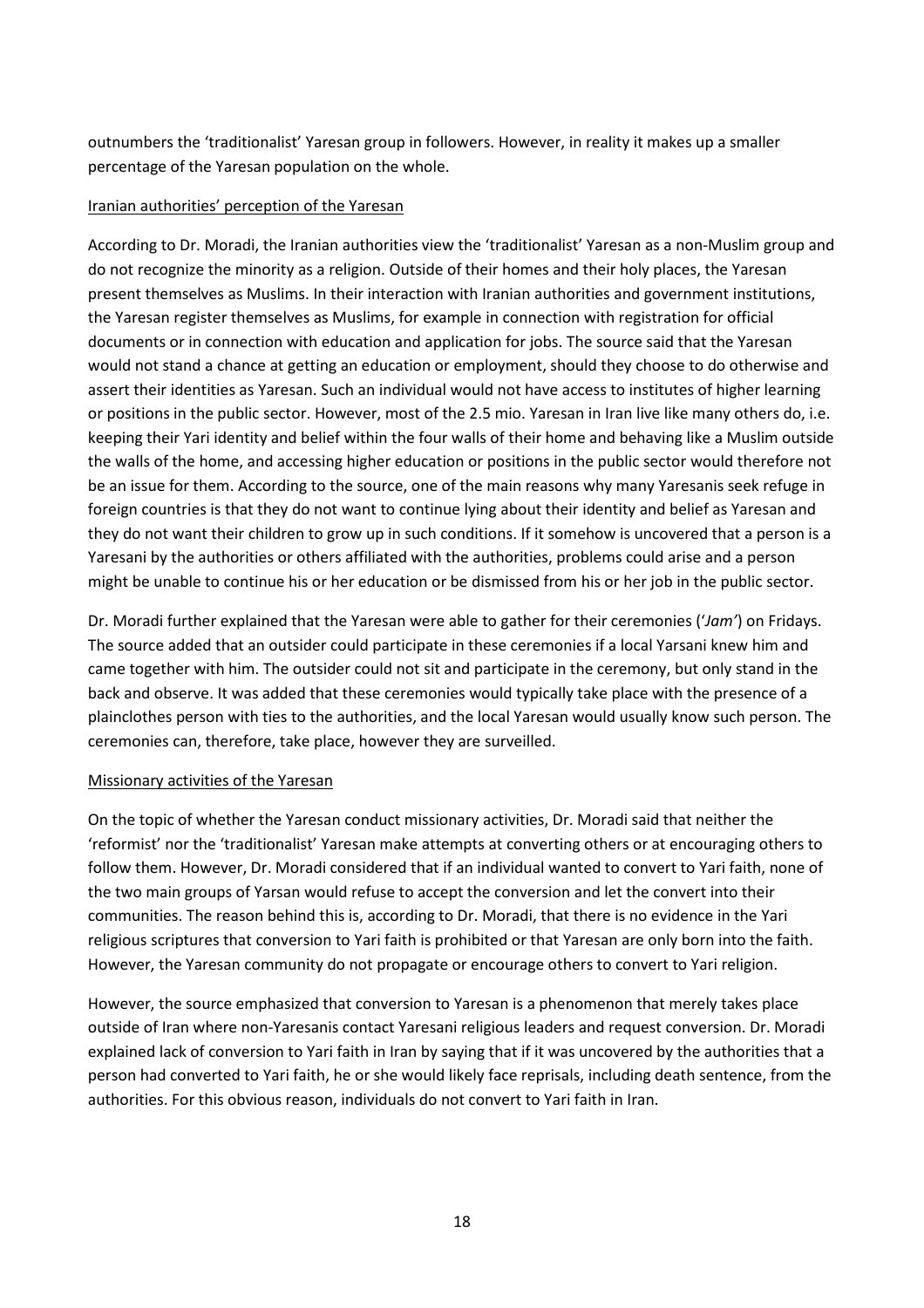Both the 'traditionalist' and 'reformist' Yaresan have private ceremonies and it is the assessment of Dr. Moradi that outsiders would usually not be able to walk in and participate in ceremonies, unless they are on familiar terms with a Yaresani who would take to these ceremonies. Invited outsiders can stand in the background and watch the ceremony, however he or she would not be able to sit down and join the ceremony.

The concept of '*ser magoo*' does not, as has been claimed in some works, make reference to a secrecy that permeates the belief as a rule, but is rather the product of a historical adjustment to surrounding circumstances. Historically, the secrecy surrounding Yari faith and its traditions derived from a fear of repercussions from surrounding hostile communities.

Another historical reason why the notion of secrecy 'ser magoo' came to characterize the Yari religion stems from interaction with Western anthropologists and religionists who wanted to study the Yari faith in the 19<sup>th</sup> century. According to the source, when antropologists and researchers asked the Yaresan religious leaders about Yari faith, these leaders answered that they could not inform the researchers about their religion as it was a secret knowledge which was not supposed to be revealed to outsiders. However, according to Dr. Moradi, the religious leaders did in fact not have much knowledge to relay about their religion and hid behind this concept of secrecy, according to the source. Even today, religious leaders of the Yaresan typically do not possess extensive knowledge about the religion, according to the source.

#### Awareness-raising activities in the Yaresan community

Concerning activities aimed at raising awareness of the situation of the Yaresan in Iran, Dr. Moradi said that the few that conduct activities aimed at highlighting the situation of the Yaresan do so in groups that on the surface do not resemble groups with a political agenda. There are examples of cases where individuals have carried out awareness-raising activities and as a consequence have been arrested and maltreated. Dr. Moradi mentioned two cases regarding women who had been arrested by the authorities for such reasons: a woman from Kermanshah was arrested last week (mid February 2017) and held in detention for two days and upon being released she committed suicide. Two years ago (2015), a female student had stood up at an event where President Rouhani was present and spoken up about the rights for the Yaresan minority. She was later taken into custody in Kermanshah where she came from and moved to custody in Tehran. Upon being sent back to Kermanshah, she was put under house arrest, and the security forces told her parents that she may be called to Tehran later on. . A few months later, when she was told to present herself to the authorities in Tehran within a week, she committed suicide. Dr. Moradi assumed that both women were subjected to mistreatment in detention, which he considered as the main reason behind their suicides.

Dr. Moradi said that if a person is suspected of being active in promoting rights for the Yaresan, he or she would risk being the object of harassment and persecution at the hands of the government. Dr. Moradi mentioned a dentist, who was a Yaresani whom the authorities harassed continuously because he was vocal on the situation of Yaresan in Iran.

The source added that the extent of activities aimed at raising awareness of the situation of the Yaresan in Iran is not that much when comparing with that of the Baha'i community for example. It was the assessment of Dr. Moradi, that generally, the Yaresan in Iran does not have many active members who conduct activities aimed at raising awareness of the minority's situation, both religiously and politically. He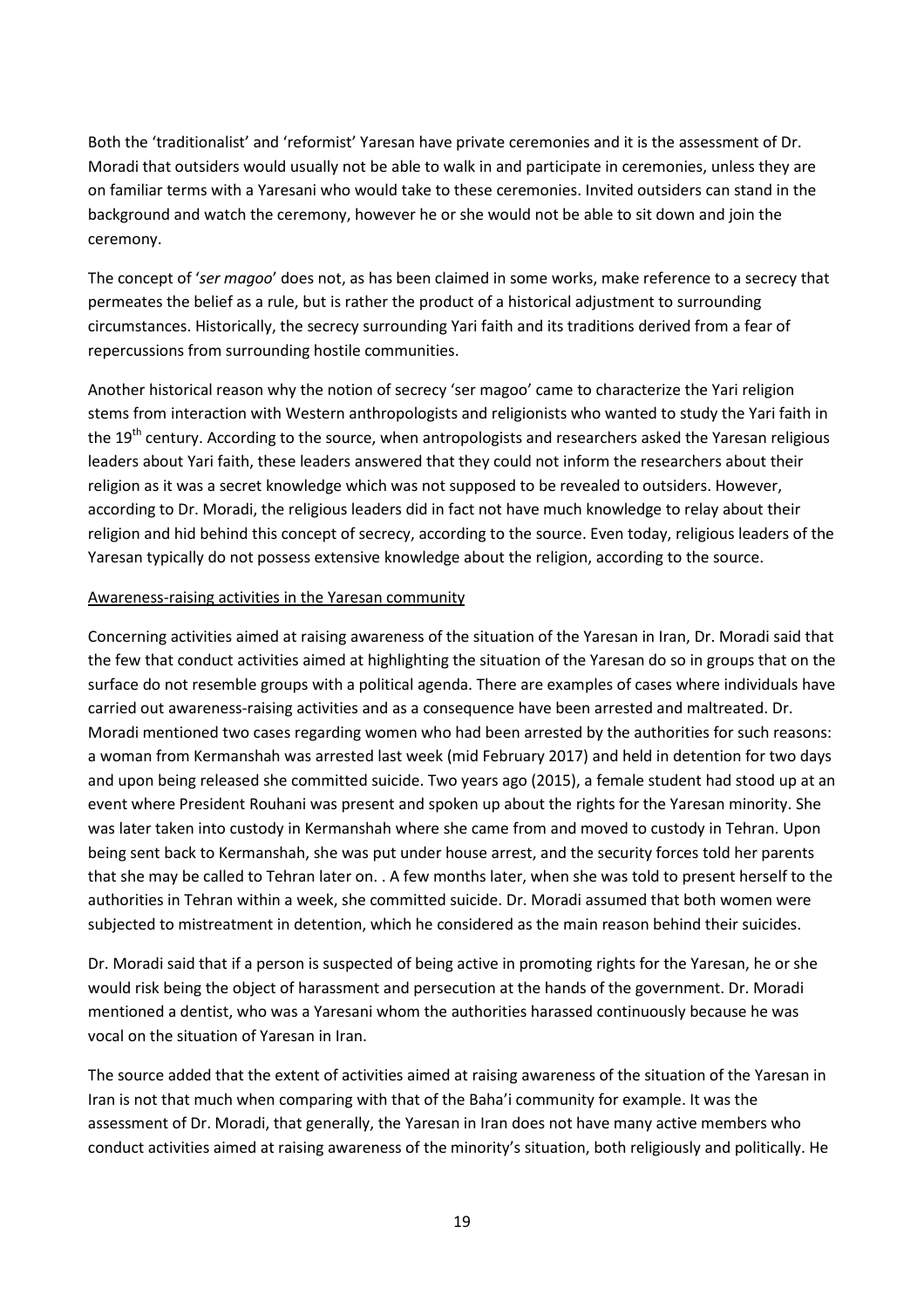considered the number of politically active Yaresanis in Iran did not exceed one hundred individuals*.* The Yaresan have a tendency to hide their religion when interacting with the Iranian authorities to avoid harassment and difficulties with the authorities, while there are more examples of Baha'is standing fast on their conviction and Baha'i identity when confronted by the authorities.

### Yaresan targeted by the Iranian authorities

Dr. Moradi has noticed that the younger generation of the Yarsan community in Iran has begun to show an interest in learning more about Yari faith. Specifically, he has through contacts in Iran, heard of an increase in the interest for written materials about the 'traditionalist' version of Yari faith. Dr. Moradi said that these sorts of texts would be considered illegal in Iran, while the works of Elahi and his followers are not illegal and they have been reprinted several times.

Dr. Moradi explained that Yarsanis who are considered of interest by the authorities and that could risk being targeted are those who publicly and actively assert their Yari identity and religion. He further said that although the Yarsan, according to their faith, are not allowed to lie about their faith and their identity as Yarsan, the vast majority of almost 2.5 million of the Yarsan are forced to do so, or face problems with the authorities. If an individual is active, religiously or politically or both, and for example is caught in possession of materials considered illicit, he or she could face arrest and interrogation by the authorities. Typically, he or she would be consequently ordered to discontinue any such activities or face prison. The source added that sites considered holy to the Yarsan have been subject to vandalism in Kermanshah at the hands of the authorities.

Dr. Moradi found that although followers of the Elahi branch have attempted to associate with Shiism, the group has not been entirely free from harassment and maltreatment at the hands of the authorities. Followers of this branch of Yari faith are treated much the same way as followers of certain Sufi brotherhoods, for example Gonabadi Sufi order that from time to time is the object of crackdowns, for example through the authorities' harassment and arrest of its leaders.

### Conversion to Christianity among Yaresan

Dr. Moradi had never heard of Christian missionaries being active in Yaresan-populated areas of Iran.

Dr. Moradi found that according to the Yaresan religion, there generally are no written rules that prohibit conversion to other religions. However, Dr. Moradi considered that conversion to another religion would not be welcomed among the Yaresan.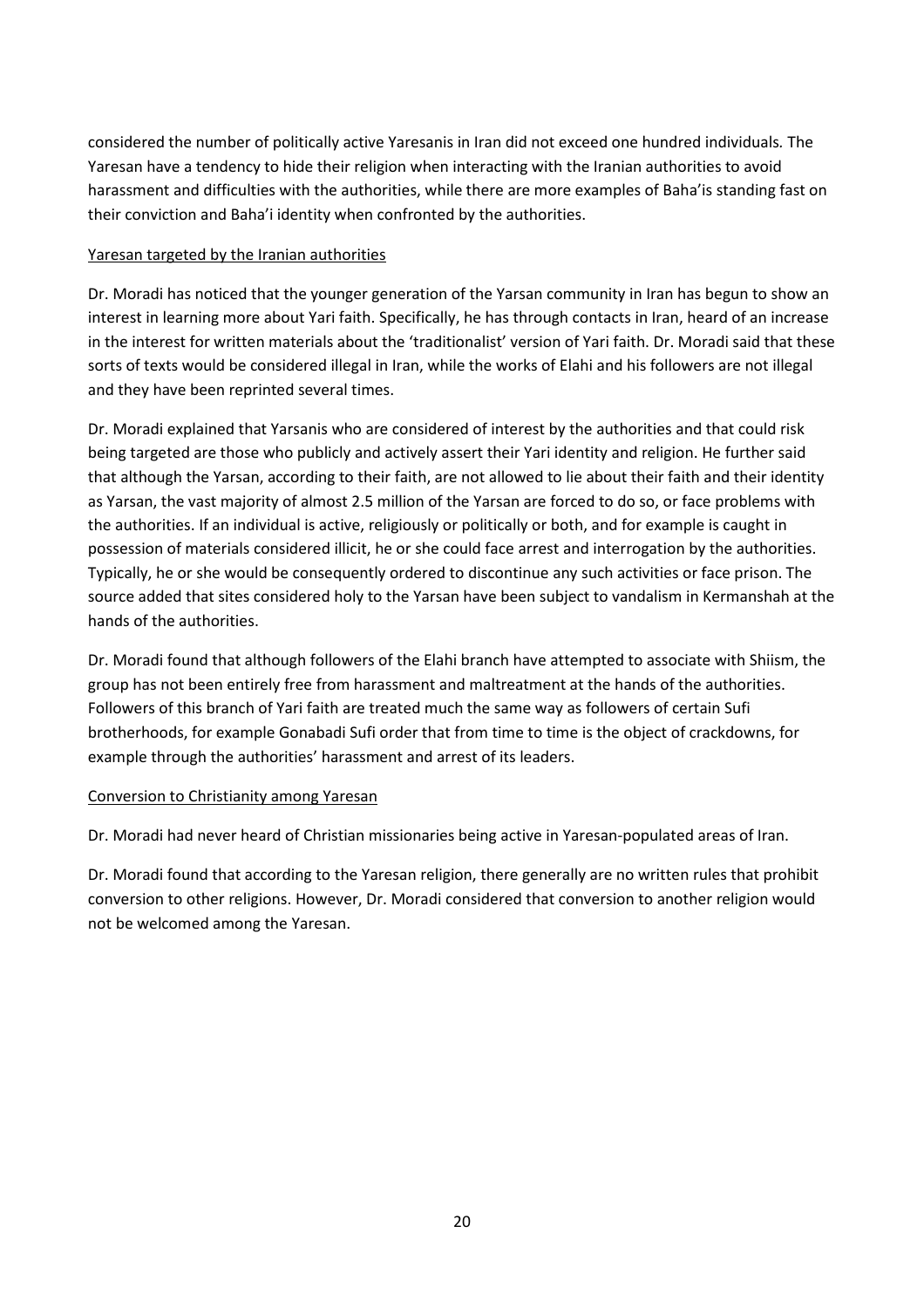# **Appendix C: Terms of Reference**

- 1. Iranian authorities' perception of Yari belief as a religion or as a version of Shia Islam.
- 2. Missonary activities 2.1.Prevalence of missionary activities, including types of missionary activities, target groups, places etc.
- 3. Activities aiming at raisining awareness about the human rights situation of Yarsan in Iran 3.1.Prevalence of awareness-raising activities, including types of activities, target groups, places etc.
- 4. Yarsan targeted by the Iranian authorities
- 5. Types and intensity of activities conducted by Yarsan which cause arrest or harassment by the authorities, and profile of those being harassed/arrested.
- 6. Conversion to Christianity 6.1.Prevalence of converstion to Christianity and possible consequences thereof.